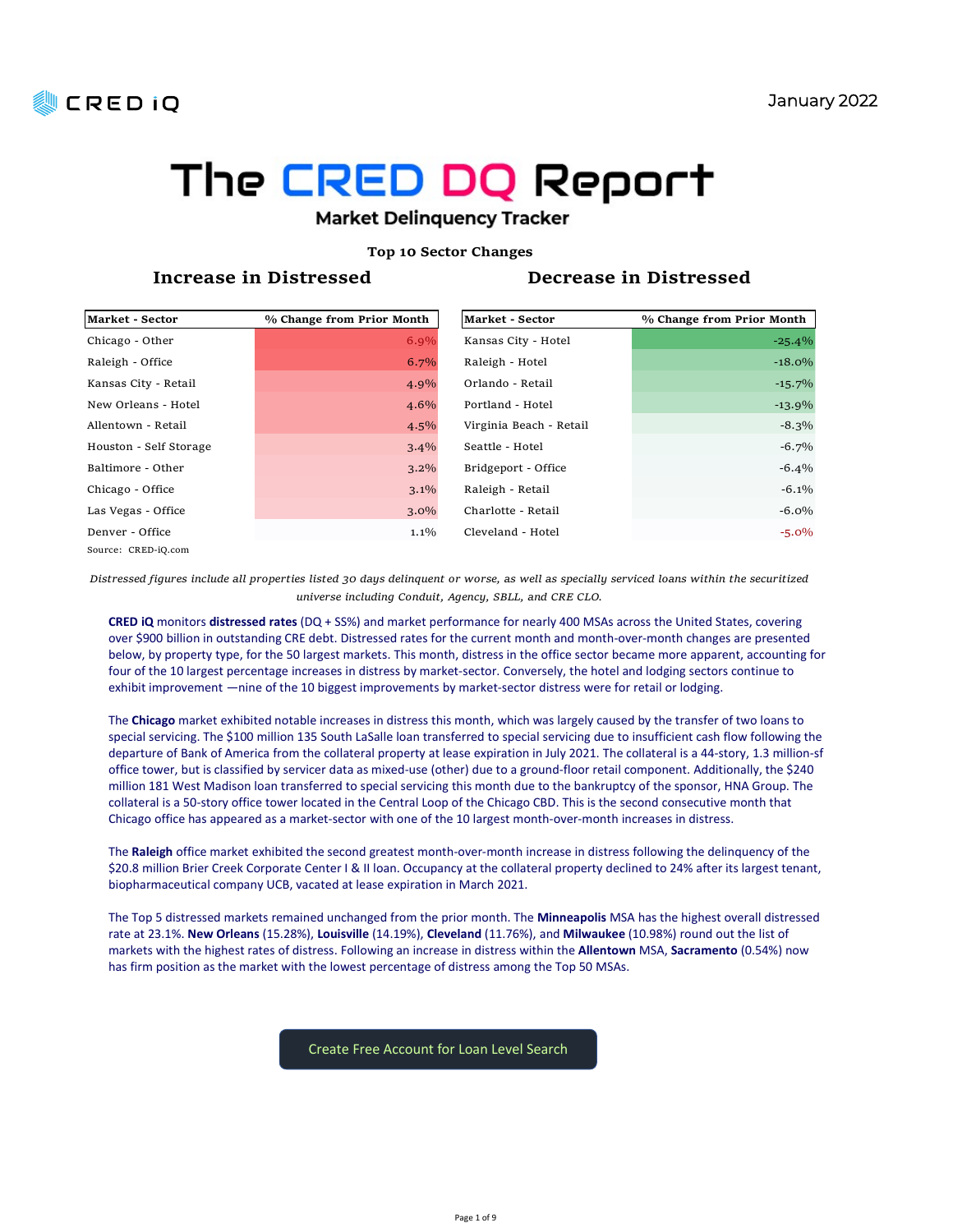| <b>MSA</b>            | Current                            | Watchlist                        | DQ/SS         | <b>Grand Total</b>                 | DQ/SS %      |                           |
|-----------------------|------------------------------------|----------------------------------|---------------|------------------------------------|--------------|---------------------------|
| Allentown             | \$2,919,624,441                    | \$308,068,684                    | \$36,255,686  | \$3,263,948,811                    | 1.1%         | Overall DQ/SS %           |
| Hotel                 | \$13,470,968                       | \$16,197,438                     | \$0           | \$29,668,406                       | 0.0%         |                           |
| Industrial            | \$1,385,579,045                    | \$146,140,911                    | \$0           | \$1,531,719,956                    | 0.0%         | 1.1%                      |
| Multifamily           | \$710,094,662                      | \$30,980,189                     | \$0           | \$741,074,851                      | 0.0%         |                           |
| Office                | \$233,070,080                      | \$101,651,832                    | \$0           | \$334,721,912                      | 0.0%         | ∆ from Prior Month        |
| Other                 | \$194,072,570                      | \$1,846,762                      | \$0           | \$195,919,332                      | 0.0%         | 0.5%                      |
| Retail                | \$330,644,169                      | \$5,551,552                      | \$36,255,686  | \$372,451,407                      | 9.7%         |                           |
| Self Storage          | \$52,692,947                       | \$5,700,000                      | \$0           | \$58,392,947                       | 0.0%         |                           |
| Atlanta               | \$22,339,737,522                   | \$3,360,699,082                  | \$791,520,491 | \$26,491,957,095                   | 3.0%         | Overall DQ/SS %           |
| Hotel                 | \$682,431,170                      | \$887,225,412                    | \$237,571,809 | \$1,807,228,391                    | 13.1%        |                           |
| Industrial            | \$337,682,665                      | \$572,659,454                    | \$0           | \$910,342,119                      | 0.0%         | 3.0%                      |
| Multifamily           | \$12,884,328,279                   | \$814,047,981                    | \$3,042,739   | \$13,701,418,999                   | 0.0%         |                           |
| Office                | \$2,603,558,851                    | \$446,403,223                    | \$7,575,000   | \$3,057,537,074                    | 0.2%         | ∆ from Prior Month        |
| Other                 | \$3,744,612,048                    | \$328,097,903                    | \$0           | \$4,072,709,951                    | 0.0%         | $-0.5%$                   |
| Retail                | \$1,832,606,092                    | \$281,984,499                    | \$543,330,943 | \$2,657,921,534                    | 20.4%        |                           |
| Self Storage          | \$254,518,417                      | \$30,280,610                     | \$0           | \$284,799,027                      | 0.0%         |                           |
| Austin                | \$6,659,216,789                    | \$2,286,785,459                  | \$176,811,242 | \$9,122,813,490                    | 1.9%         | Overall DQ/SS %           |
| Hotel                 | \$380,401,597                      | \$469,811,503                    | \$52,012,101  | \$902,225,201                      | 5.8%         |                           |
| Industrial            | \$131,974,722                      | \$100,866,296                    | \$0           | \$232,841,018                      | 0.0%         | 1.9%                      |
| Multifamily           | \$4,576,527,616                    | \$1,233,456,682                  | \$36,000,000  | \$5,845,984,298                    | 0.6%         |                           |
| Office                | \$700,878,423                      | \$169,132,240                    | \$0           | \$870,010,663                      | 0.0%         | ∆ from Prior Month        |
| Other                 | \$260,546,687                      | \$183,780,186                    | \$0           | \$444,326,873                      | 0.0%         | $-0.2%$                   |
| Retail                | \$534,489,912                      | \$112,989,198                    | \$86,190,441  | \$733,669,551<br>ш                 | 11.7%        |                           |
| <b>Self Storage</b>   | \$74,397,832                       | \$16,749,354                     | \$2,608,700   | \$93,755,886                       | 2.8%         |                           |
| Baltimore             | \$7,137,841,927                    | \$1,878,736,239                  | \$408,603,766 | \$9,425,181,932                    | 4.3%         | Overall DQ/SS %           |
| Hotel                 | \$47,910,148                       | \$282,627,132                    | \$111,965,946 | \$442,503,226                      | 25.3%        |                           |
| Industrial            | \$81,849,085                       | \$227,211,031                    | \$0           | \$309,060,116                      | 0.0%         | 4.3%                      |
| Multifamily           | \$5,846,273,967                    | \$680,647,941                    | \$6,078,582   | \$6,533,000,490                    | 0.1%         |                           |
| Office                | \$412,922,217                      | \$139,408,542                    | \$22,807,931  | \$575,138,690                      | 4.0%         | Δ from Prior Month        |
| Other                 | \$154,666,442                      | \$201,157,859                    | \$11,790,628  | \$367,614,929                      | 3.2%         |                           |
| Retail                | \$489,712,682                      | \$347,683,734                    | \$255,960,679 | \$1,093,357,095                    | 23.4%        | 0.0%                      |
| <b>Self Storage</b>   | \$104,507,386                      | \$0                              | \$0           | \$104,507,386                      | 0.0%         |                           |
| <b>Birmingham</b>     | \$2,336,392,107                    | \$242,695,057                    | \$64,569,952  | \$2,643,657,116                    | 2.4%         | Overall DQ/SS %           |
| Hotel                 | \$17,987,848                       | \$46,749,787                     | \$40,598,395  | \$105,336,030                      | 38.5%        |                           |
| Industrial            | \$279,474,746                      | \$0                              | \$0           | \$279,474,746                      | 0.0%         | 2.4%                      |
| Multifamily           | \$949,742,289                      | \$90,496,647                     | \$1,121,842   | \$1,041,360,778                    | 0.1%         |                           |
| Office                | \$348,995,586                      | \$58,782,391                     | Ş0            | \$407,777,977                      | 0.0%         | Δ from Prior Month        |
| Other                 | \$42,924,062                       | \$4,065,098                      | \$0           | \$46,989,160                       | 0.0%         | 0.0%                      |
| Retail                | \$658,116,290                      | \$36,459,047                     | \$22,849,715  | \$717,425,052                      | 3.2%         |                           |
| <b>Self Storage</b>   | \$39,151,286                       | \$6,142,087                      | \$0           | \$45,293,373                       | 0.0%         |                           |
| Boston                | \$13,132,010,495                   | \$3,719,326,947                  | \$226,315,012 | \$17,077,652,454                   | 1.3%         | Overall DQ/SS %           |
| Hotel                 | \$166,815,432                      | \$489,347,561                    | \$112,351,228 | \$768,514,221                      | 14.6%        |                           |
| Industrial            | \$244,250,156                      | \$30,617,813                     | \$0           | \$274,867,969                      | 0.0%         | 1.3%                      |
| Multifamily<br>Office | \$4,387,676,566<br>\$4,223,119,910 | \$923,295,905<br>\$1,095,633,461 | \$0<br>\$0    | \$5,310,972,471<br>\$5,318,753,371 | 0.0%<br>0.0% | Δ from Prior Month        |
| Other                 | \$3,154,721,256                    | \$293,505,287                    | \$0           | \$3,448,226,543                    | 0.0%         |                           |
| Retail                | \$890,962,302                      | \$853,299,437                    | \$113,963,784 | \$1,858,225,523                    | 6.1%         | $-0.5%$                   |
| Self Storage          | \$64,464,873                       | \$33,627,483                     | \$0           | \$98,092,356                       | 0.0%         |                           |
| <b>Bridgeport</b>     | \$2,785,056,066                    | \$847,185,732                    | \$215,000,740 | \$3,847,242,538                    | 5.6%         | Overall DQ/SS %           |
| Hotel                 | \$43,291,987                       | \$16,364,116                     | \$63,249,301  | \$122,905,404                      | 51.5%        |                           |
| Industrial            | \$94,774,137                       | \$17,830,104                     | \$17,823,436  | \$130,427,677                      | 13.7%        | 5.6%                      |
| Multifamily           | \$1,562,640,480                    | \$99,038,502                     | \$1,563,918   | \$1,663,242,900                    | 0.1%         |                           |
| Office                | \$594,965,939                      | \$474,191,809                    | \$100,801,865 | \$1,169,959,613                    | 8.6%         | $\Delta$ from Prior Month |
| Other                 | \$289,863,485                      | \$103,750,360                    | \$9,835,483   | \$403,449,328                      | 2.4%         | $-2.4%$                   |
| Retail                | \$155,853,718                      | \$122,877,447                    | \$21,726,737  | \$300,457,902                      | 7.2%         |                           |
| Self Storage          | \$43,666,320                       | \$13,133,394                     | \$0           | \$56,799,714                       | 0.0%         |                           |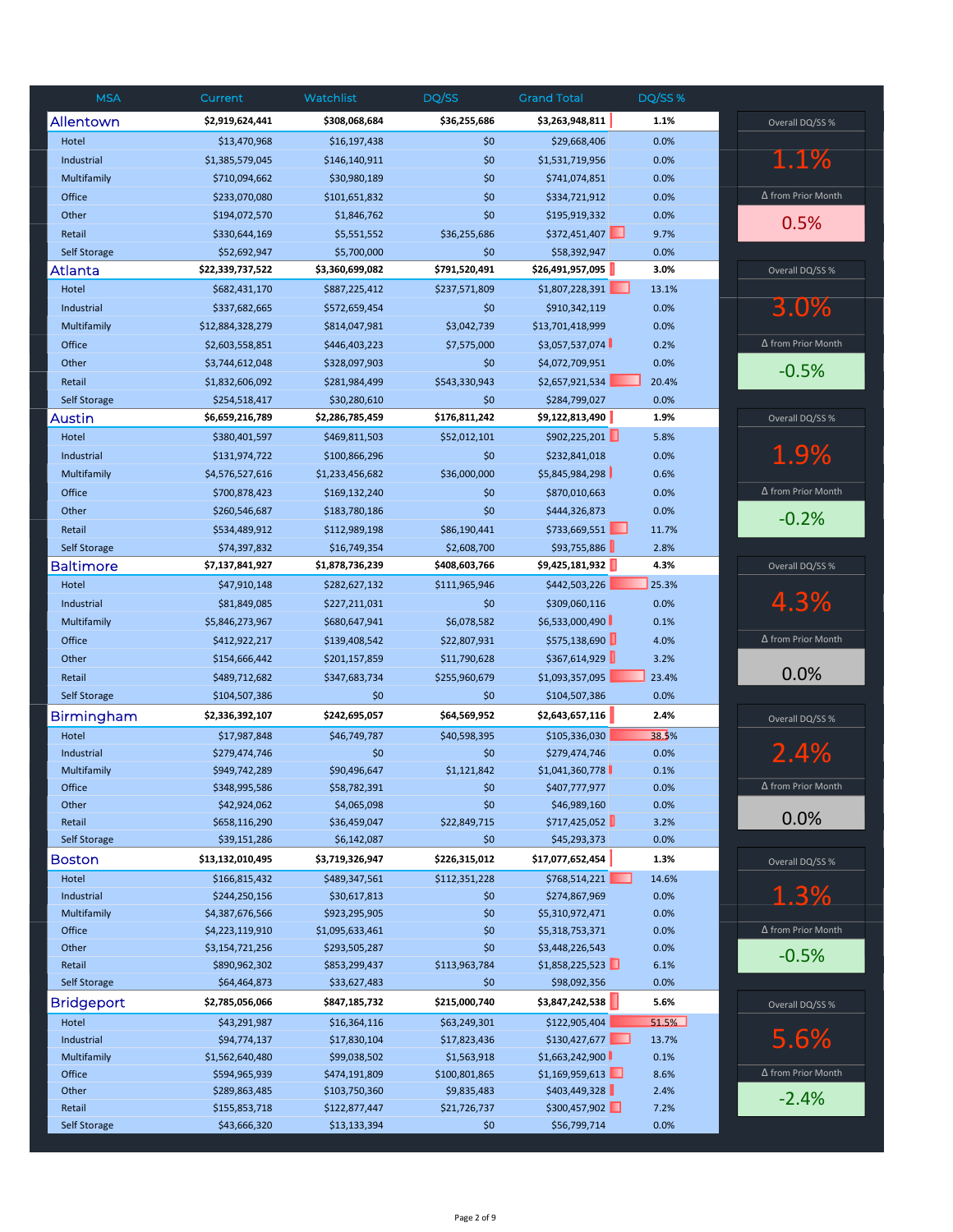| <b>MSA</b>          | Current          | Watchlist       | DQ/SS           | <b>Grand Total</b> | <b>DQ/SS %</b> |                           |
|---------------------|------------------|-----------------|-----------------|--------------------|----------------|---------------------------|
| Charlotte           | \$5,817,827,486  | \$1,946,650,925 | \$223,624,972   | \$7,988,103,383    | 2.8%           | Overall DQ/SS %           |
| Hotel               | \$300,141,087    | \$801,325,470   | \$99,980,185    | \$1,201,446,742    | 8.3%           |                           |
| Industrial          | \$90,170,361     | \$41,140,218    | \$0             | \$131,310,579      | 0.0%           | 2.8%                      |
| Multifamily         | \$3,960,351,632  | \$235,525,792   | \$705,637       | \$4,196,583,061    | 0.0%           |                           |
| Office              | \$520,747,990    | \$388,188,921   | \$21,315,934    | \$930,252,845      | 2.3%           | ∆ from Prior Month        |
| Other               | \$227,949,719    | \$24,498,689    | \$85,000,000    | \$337,448,408      | 25.2%          | $-1.0%$                   |
| Retail              | \$649,725,653    | \$451,742,836   | \$16,623,216    | \$1,118,091,705    | 1.5%           |                           |
| Self Storage        | \$68,741,044     | \$4,228,999     | \$0             | \$72,970,043       | 0.0%           |                           |
| Chicago             | \$18,107,052,784 | \$5,245,365,628 | \$2,564,644,422 | \$25,917,062,834   | 9.9%           | Overall DQ/SS %           |
| Hotel               | \$161,376,657    | \$926,984,752   | \$1,038,033,904 | \$2,126,395,313    | 48.8%          |                           |
| Industrial          | \$1,114,609,311  | \$552,096,773   | \$3,810,447     | \$1,670,516,531    | 0.2%           | 9.9%                      |
| Multifamily         | \$8,211,076,595  | \$1,151,115,867 | \$117,023,636   | \$9,479,216,098    | 1.2%           |                           |
| Office              | \$4,829,718,662  | \$1,392,864,800 | \$875,004,991   | \$7,097,588,453    | 12.3%          | $\Delta$ from Prior Month |
| Other               | \$1,243,015,611  | \$423,613,552   | \$233,171,224   | \$1,899,800,387    | 12.3%          | 1.2%                      |
| Retail              | \$2,207,976,931  | \$784,397,071   | \$297,600,220   | \$3,289,974,222    | 9.0%           |                           |
| <b>Self Storage</b> | \$339,279,017    | \$14,292,813    | \$0             | \$353,571,830      | 0.0%           |                           |
| Cincinnati          | \$2,858,803,156  | \$622,919,989   | \$289,701,114   | \$3,771,424,259    | 7.7%           | Overall DQ/SS %           |
| Hotel               | \$47,665,361     | \$125,277,723   | \$126,786,596   | \$299,729,680      | 42.3%          |                           |
| Industrial          | \$191,553,366    | \$23,484,522    | \$0             | \$215,037,888      | 0.0%           | 7.7%                      |
| Multifamily         | \$1,666,660,696  | \$117,819,680   | \$0             | \$1,784,480,376    | 0.0%           |                           |
| Office              | \$268,574,731    | \$211,542,826   | \$11,380,489    | \$491,498,046      | 2.3%           | ∆ from Prior Month        |
| Other               | \$199,304,200    | \$80,361,881    | \$15,650,220    | \$295,316,301      | 5.3%           | 1.1%                      |
| Retail              | \$426,930,861    | \$63,105,926    | \$134,872,937   | \$624,909,724      | 21.6%          |                           |
| <b>Self Storage</b> | \$58,113,941     | \$1,327,431     | \$1,010,872     | \$60,452,244       | 1.7%           |                           |
| Cleveland           | \$2,787,403,474  | \$672,050,903   | \$461,021,143   | \$3,920,475,520    | 11.8%          | Overall DQ/SS %           |
| Hotel               | \$23,361,605     | \$66,357,668    | \$75,248,145    | \$164,967,418      | 45.6%          |                           |
| Industrial          | \$153,519,610    | \$49,801,645    | \$0             | \$203,321,255      | 0.0%           | 11.8%                     |
| Multifamily         | \$1,418,086,091  | \$140,667,101   | \$15,886,356    | \$1,574,639,548    | 1.0%           |                           |
| Office              | \$643,207,327    | \$63,963,680    | \$104,617,731   | \$811,788,738      | 12.9%          | ∆ from Prior Month        |
| Other               | \$54,871,007     | \$182,957,761   | \$176,970,360   | \$414,799,128      | 42.7%          | $-0.4%$                   |
| Retail              | \$479,895,002    | \$163,267,610   | \$88,298,551    | \$731,461,163<br>ш | 12.1%          |                           |
| <b>Self Storage</b> | \$14,462,832     | \$5,035,438     | \$0             | \$19,498,270       | 0.0%           |                           |
| Columbus, OH        | \$4,951,097,848  | \$815,117,713   | \$244,289,162   | \$6,010,504,723    | 4.1%           | Overall DQ/SS %           |
| Hotel               | \$61,707,293     | \$168,072,615   | \$82,921,554    | \$312,701,462      | 26.5%          |                           |
| Industrial          | \$325,007,535    | \$11,402,411    | \$11,880,620    | \$348,290,566      | 3.4%           | 4.1%                      |
| Multifamily         | \$3,421,071,784  | \$312,173,256   | \$0             | \$3,733,245,040    | 0.0%           |                           |
| Office              | \$501,230,943    | \$9,949,415     | \$16,613,315    | \$527,793,673      | 3.1%           | $\Delta$ from Prior Month |
| Other               | \$193,600,372    | \$22,315,891    | \$0             | \$215,916,263      | 0.0%           |                           |
| Retail              | \$410,201,819    | \$283,092,748   | \$121,850,633   | \$815,145,200      | 14.9%          | $-0.1%$                   |
| Self Storage        | \$38,278,102     | \$8,111,377     | \$11,023,040    | \$57,412,519       | 19.2%          |                           |
| <b>Dallas</b>       | \$25,055,895,369 | \$7,147,776,390 | \$695,386,925   | \$32,899,058,684   | 2.1%           | Overall DQ/SS %           |
| Hotel               | \$1,643,350,547  | \$1,603,699,010 | \$290,983,811   | \$3,538,033,368    | 8.2%           |                           |
| Industrial          | \$871,068,829    | \$757,687,771   | \$1,737,878     | \$1,630,494,478    | 0.1%           | 2.1%                      |
| Multifamily         | \$16,206,207,349 | \$2,834,152,459 | \$47,679,972    | \$19,088,039,780   | 0.2%           |                           |
| Office              | \$2,721,670,214  | \$818,722,217   | \$152,808,661   | \$3,693,201,092    | 4.1%           | ∆ from Prior Month        |
| Other               | \$1,481,797,557  | \$537,142,994   | \$23,679,235    | \$2,042,619,786    | 1.2%           |                           |
| Retail              | \$1,781,411,173  | \$512,940,442   | \$166,598,452   | \$2,460,950,067    | 6.8%           | 0.0%                      |
| Self Storage        | \$350,389,700    | \$83,431,497    | \$11,898,916    | \$445,720,113      | 2.7%           |                           |
| Denver              | \$14,076,513,861 | \$2,568,174,878 | \$315,463,657   | \$16,960,152,396   | 1.9%           | Overall DQ/SS %           |
| Hotel               | \$228,952,999    | \$740,042,985   | \$34,840,215    | \$1,003,836,199    | 3.5%           |                           |
| Industrial          | \$554,611,118    | \$117,050,224   | \$0             | \$671,661,342      | 0.0%           | 1.9%                      |
| Multifamily         | \$10,393,052,874 | \$239,980,785   | \$0             | \$10,633,033,659   | 0.0%           |                           |
| Office              | \$1,553,883,397  | \$282,105,180   | \$215,577,273   | \$2,051,565,850    | 10.5%          | $\Delta$ from Prior Month |
| Other               | \$608,724,325    | \$429,135,355   | \$6,921,802     | \$1,044,781,482    | 0.7%           |                           |
| Retail              | \$589,953,798    | \$738,835,340   | \$54,834,413    | \$1,383,623,551    | 4.0%           | 0.0%                      |
| <b>Self Storage</b> | \$147,335,350    | \$21,025,009    | \$3,289,954     | \$171,650,313      | 1.9%           |                           |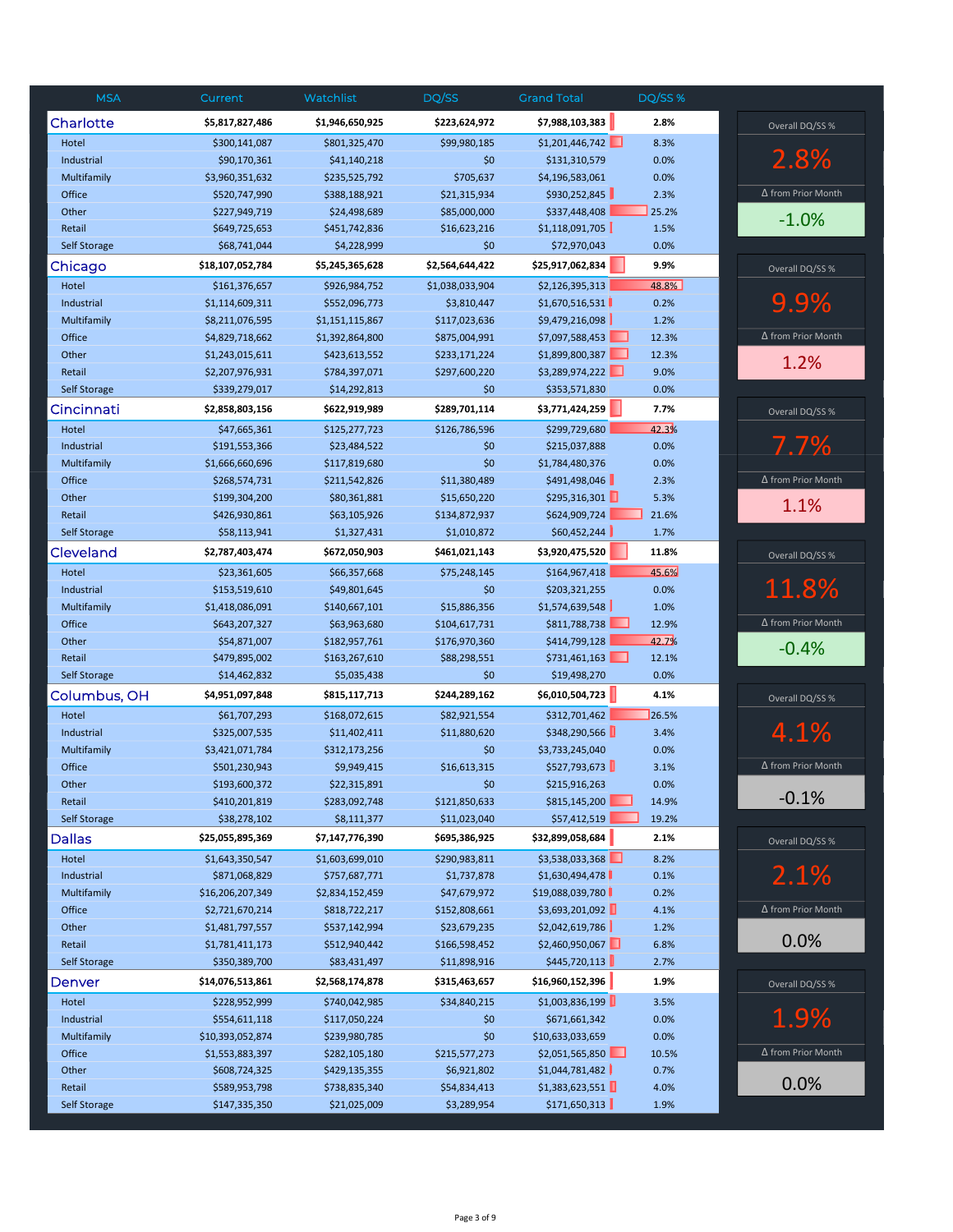| <b>MSA</b>          | Current          | Watchlist       | DQ/SS           | <b>Grand Total</b>   | DQ/SS % |                           |
|---------------------|------------------|-----------------|-----------------|----------------------|---------|---------------------------|
| <b>Detroit</b>      | \$6,780,488,409  | \$1,479,101,777 | \$377,339,267   | \$8,636,929,453      | 4.4%    | Overall DQ/SS %           |
| Hotel               | \$107,552,940    | \$397,660,100   | \$214,084,603   | \$719,297,643        | 29.8%   |                           |
| Industrial          | \$351,196,339    | \$144,119,723   | \$18,559,418    | \$513,875,480        | 3.6%    | 4.4%                      |
| Multifamily         | \$2,973,553,189  | \$419,839,205   | \$18,349,449    | \$3,411,741,843      | 0.5%    |                           |
| Office              | \$1,314,110,763  | \$219,289,329   | \$0             | \$1,533,400,092      | 0.0%    | ∆ from Prior Month        |
| Other               | \$504,844,232    | \$84,395,208    | \$22,275,840    | \$611,515,280        | 3.6%    | $-0.6%$                   |
| Retail              | \$1,268,592,539  | \$190,253,923   | \$104,069,957   | \$1,562,916,419      | 6.7%    |                           |
| <b>Self Storage</b> | \$260,638,407    | \$23,544,289    | \$0             | \$284,182,696        | 0.0%    |                           |
| Hartford            | \$1,665,967,852  | \$553,167,142   | \$202,986,253   | \$2,422,121,247      | 8.4%    | Overall DQ/SS %           |
| Hotel               | \$5,375,995      | \$54,810,385    | \$83,996,198    | \$144,182,578        | 58.3%   |                           |
| Industrial          | \$59,080,705     | \$9,243,264     | \$0             | \$68,323,969         | 0.0%    | 8.4%                      |
| Multifamily         | \$1,223,720,287  | \$122,650,116   | \$0             | \$1,346,370,403      | 0.0%    |                           |
| Office              | \$110,312,434    | \$194,850,879   | \$87,550,000    | \$392,713,313        | 22.3%   | $\Delta$ from Prior Month |
| Other               | \$107,866,582    | \$87,455,994    | \$1,233,407     | \$196,555,983        | 0.6%    |                           |
| Retail              | \$132,348,684    | \$72,921,560    | \$30,206,648    | \$235,476,892        | 12.8%   | $-0.1%$                   |
| <b>Self Storage</b> | \$27,263,165     | \$11,234,944    | \$0             | \$38,498,109         | 0.0%    |                           |
| Houston             | \$17,640,481,002 | \$4,783,718,783 | \$1,339,605,314 | \$23,763,805,099     | 5.6%    | Overall DQ/SS %           |
| Hotel               | \$271,192,273    | \$297,436,793   | \$640,145,715   | \$1,208,774,781      | 53.0%   |                           |
| Industrial          | \$369,288,240    | \$113,897,734   | \$4,216,784     | \$487,402,758        | 0.9%    | 5.6%                      |
| Multifamily         | \$12,067,736,935 | \$1,501,893,197 | \$107,404,802   | \$13,677,034,934     | 0.8%    |                           |
| Office              | \$2,402,233,469  | \$785,867,920   | \$436,776,140   | \$3,624,877,529<br>ш | 12.0%   | ∆ from Prior Month        |
| Other               | \$402,761,831    | \$194,865,308   | \$0             | \$597,627,139        | 0.0%    | $-0.2%$                   |
| Retail              | \$1,819,250,644  | \$1,813,643,970 | \$106,696,747   | \$3,739,591,361      | 2.9%    |                           |
| <b>Self Storage</b> | \$308,017,610    | \$76,113,861    | \$44,365,126    | \$428,496,597        | 10.4%   |                           |
| Indianapolis        | \$3,621,013,330  | \$972,604,039   | \$299,487,292   | \$4,893,104,661      | 6.1%    | Overall DQ/SS %           |
| Hotel               | \$91,542,306     | \$377,782,578   | \$105,948,965   | \$575,273,849        | 18.4%   |                           |
| Industrial          | \$516,331,517    | \$8,532,914     | \$0             | \$524,864,431        | 0.0%    | 6.1%                      |
| Multifamily         | \$1,982,633,569  | \$243,195,248   | \$74,469,931    | \$2,300,298,748      | 3.2%    |                           |
| Office              | \$384,483,941    | \$122,168,785   | \$67,303,012    | \$573,955,738        | 11.7%   | ∆ from Prior Month        |
| Other               | \$251,657,079    | \$65,500,073    | \$9,770,489     | \$326,927,641        | 3.0%    | $-0.5%$                   |
| Retail              | \$332,869,349    | \$145,561,378   | \$37,958,479    | \$516,389,206        | 7.4%    |                           |
| <b>Self Storage</b> | \$61,495,569     | \$9,863,063     | \$4,036,416     | \$75,395,048         | 5.4%    |                           |
| <b>Jacksonville</b> | \$4,406,892,676  | \$775,454,774   | \$48,961,917    | \$5,231,309,367      | 0.9%    | Overall DQ/SS %           |
| Hotel               | \$158,600,631    | \$232,584,820   | \$38,496,504    | \$429,681,955        | 9.0%    |                           |
| Industrial          | \$202,587,761    | \$59,852,752    | \$0             | \$262,440,513        | 0.0%    | 0.9%                      |
| Multifamily         | \$3,333,246,661  | \$114,202,564   | \$1,472,235     | \$3,448,921,460      | 0.0%    |                           |
| Office              | \$326,185,483    | \$92,313,615    | \$0             | \$418,499,098        | 0.0%    | $\Delta$ from Prior Month |
| Other               | \$95,758,833     | \$105,613,965   | \$0             | \$201,372,798        | 0.0%    |                           |
| Retail              | \$244,448,904    | \$161,462,310   | \$8,993,178     | \$414,904,392        | 2.2%    | $-0.1%$                   |
| Self Storage        | \$46,064,403     | \$9,424,748     | \$0             | \$55,489,151         | 0.0%    |                           |
| <b>Kansas City</b>  | \$4,120,838,757  | \$886,679,706   | \$100,774,396   | \$5,108,292,859      | 2.0%    | Overall DQ/SS %           |
| Hotel               | \$51,677,924     | \$167,683,288   | \$35,441,928    | \$254,803,140        | 13.9%   |                           |
| Industrial          | \$288,836,466    | \$14,477,700    | \$0             | \$303,314,166        | 0.0%    | 2.0%                      |
| Multifamily         | \$2,376,985,644  | \$258,353,989   | \$7,561,156     | \$2,642,900,789      | 0.3%    |                           |
| Office              | \$717,858,464    | \$84,973,215    | \$0             | \$802,831,679        | 0.0%    | $\Delta$ from Prior Month |
| Other               | \$137,473,835    | \$111,595,144   | \$2,789,235     | \$251,858,214        | 1.1%    | $-1.5%$                   |
| Retail              | \$354,293,566    | \$234,894,883   | \$53,277,871    | \$642,466,320        | 8.3%    |                           |
| <b>Self Storage</b> | \$193,712,858    | \$14,701,487    | \$1,704,206     | \$210,118,551        | 0.8%    |                           |
| Las Vegas           | \$16,751,017,386 | \$2,715,950,973 | \$390,117,098   | \$19,857,085,457     | 2.0%    | Overall DQ/SS %           |
| Hotel               | \$5,928,931,855  | \$945,245,961   | \$18,294,504    | \$6,892,472,320      | 0.3%    |                           |
| Industrial          | \$207,460,809    | \$144,953,378   | \$0             | \$352,414,187        | 0.0%    | 2.0%                      |
| Multifamily         | \$5,930,342,204  | \$154,240,403   | \$7,849,422     | \$6,092,432,029      | 0.1%    |                           |
| Office              | \$537,397,693    | \$29,695,492    | \$31,064,304    | \$598,157,489        | 5.2%    | $\Delta$ from Prior Month |
| Other               | \$888,842,821    | \$86,148,954    | \$0             | \$974,991,775        | 0.0%    |                           |
| Retail              | \$3,077,449,752  | \$1,341,700,156 | \$330,119,203   | \$4,749,269,111      | 7.0%    | 0.0%                      |
| <b>Self Storage</b> | \$180,592,252    | \$13,966,629    | \$2,789,665     | \$197,348,546        | 1.4%    |                           |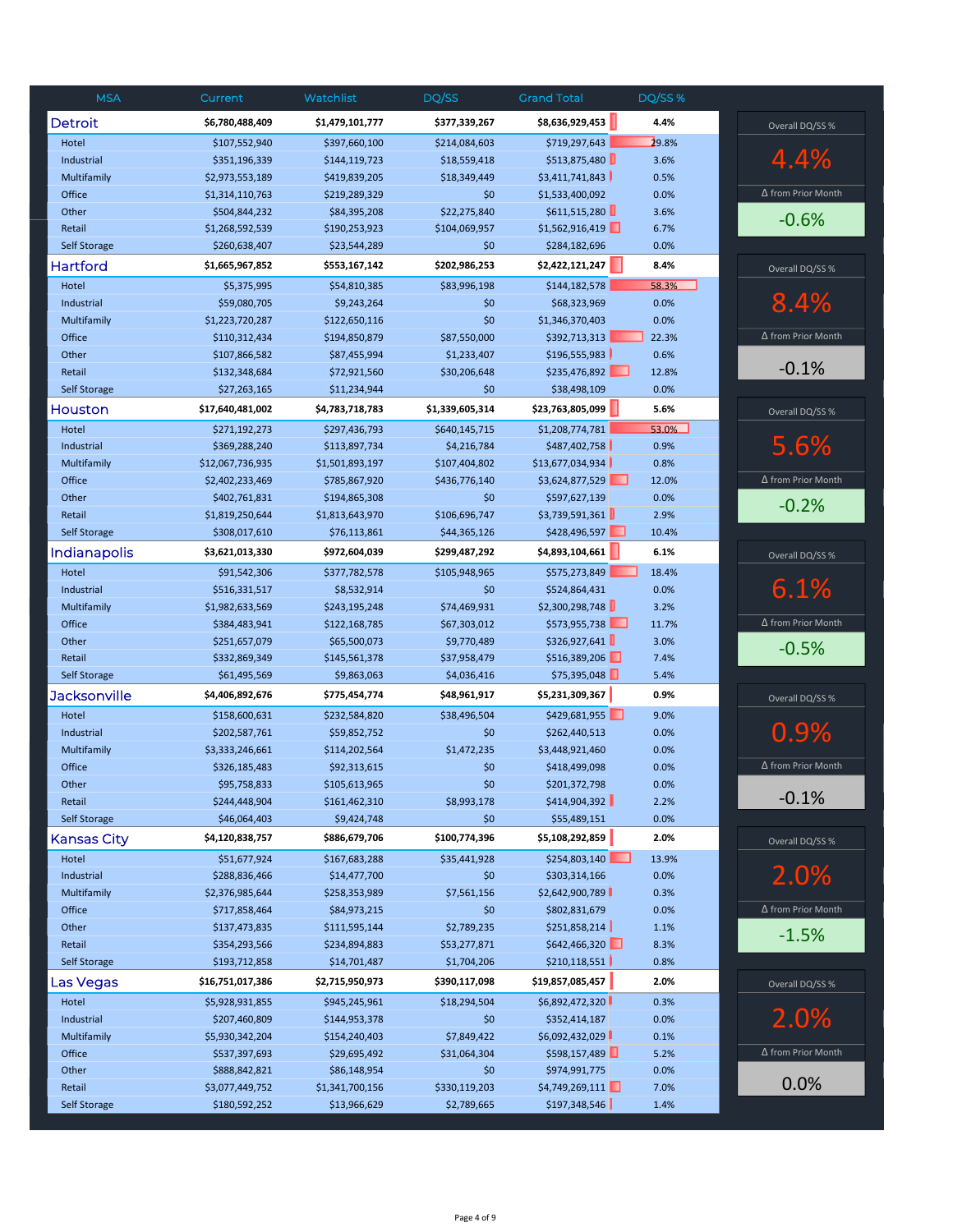| <b>MSA</b>          | Current          | Watchlist        | DQ/SS           | <b>Grand Total</b> | DQ/SS % |                           |
|---------------------|------------------|------------------|-----------------|--------------------|---------|---------------------------|
| <b>Los Angeles</b>  | \$37,174,856,003 | \$10,002,427,654 | \$1,395,885,796 | \$48,573,169,453   | 2.9%    | Overall DQ/SS %           |
| Hotel               | \$797,315,598    | \$2,672,356,905  | \$553,916,332   | \$4,023,588,835    | 13.8%   |                           |
| Industrial          | \$805,343,672    | \$218,007,018    | \$1,984,127     | \$1,025,334,817    | 0.2%    | 2.9%                      |
| Multifamily         | \$18,892,280,792 | \$2,665,884,017  | \$127,114,989   | \$21,685,279,798   | 0.6%    |                           |
| Office              | \$9,648,937,444  | \$1,816,424,695  | \$68,657,903    | \$11,534,020,042   | 0.6%    | Δ from Prior Month        |
| Other               | \$1,965,012,921  | \$810,870,102    | \$112,185,445   | \$2,888,068,468    | 3.9%    | $-0.9%$                   |
| Retail              | \$4,283,603,916  | \$1,704,369,967  | \$532,027,000   | \$6,520,000,883    | 8.2%    |                           |
| Self Storage        | \$782,361,660    | \$114,514,950    | \$0             | \$896,876,610      | 0.0%    |                           |
| Louisville          | \$1,881,117,975  | \$481,142,404    | \$390,635,007   | \$2,752,895,386    | 14.2%   | Overall DQ/SS %           |
| Hotel               | \$15,683,777     | \$187,785,095    | \$8,463,765     | \$211,932,637      | 4.0%    |                           |
| Industrial          | \$145,334,884    | \$26,035,831     | \$0             | \$171,370,715      | 0.0%    | 14.2%                     |
| Multifamily         | \$1,097,509,450  | \$107,038,117    | \$3,765,849     | \$1,208,313,416    | 0.3%    |                           |
| Office              | \$330,274,501    | \$44,213,183     | \$0             | \$374,487,684      | 0.0%    | Δ from Prior Month        |
| Other               | \$48,238,073     | \$26,023,243     | \$0             | \$74,261,316       | 0.0%    | $-6.9%$                   |
| Retail              | \$186,871,282    | \$75,341,319     | \$378,405,393   | \$640,617,994      | 59.1%   |                           |
| <b>Self Storage</b> | \$57,206,008     | \$14,705,616     | \$0             | \$71,911,624       | 0.0%    |                           |
| Memphis             | \$1,608,021,958  | \$440,289,330    | \$140,876,225   | \$2,189,187,513    | 6.4%    | Overall DQ/SS %           |
| Hotel               | \$39,172,993     | \$101,168,042    | \$40,817,193    | \$181,158,228      | 22.5%   |                           |
| Industrial          | \$110,101,235    | \$6,504,252      | \$0             | \$116,605,487      | 0.0%    | 6.4%                      |
| Multifamily         | \$978,288,324    | \$50,088,925     | \$17,770,000    | \$1,046,147,249    | 1.7%    |                           |
| Office              | \$170,061,809    | \$129,152,817    | \$0             | \$299,214,626      | 0.0%    | ∆ from Prior Month        |
| Other               | \$20,560,339     | \$12,054,116     | \$18,426,704    | \$51,041,159       | 36.1%   |                           |
| Retail              | \$196,150,543    | \$100,986,489    | \$62,199,283    | \$359,336,315      | 17.3%   | $-0.1%$                   |
| Self Storage        | \$93,686,715     | \$40,334,689     | \$1,663,045     | \$135,684,449      | 1.2%    |                           |
| Miami               | \$17,069,377,125 | \$4,055,158,675  | \$577,699,710   | \$21,702,235,510   | 2.7%    | Overall DQ/SS %           |
| Hotel               | \$2,169,750,307  | \$2,051,900,785  | \$275,525,101   | \$4,497,176,193    | 6.1%    |                           |
| Industrial          | \$274,301,407    | \$16,733,494     | \$0             | \$291,034,901      | 0.0%    | 2.7%                      |
| Multifamily         | \$7,692,340,409  | \$477,942,275    | \$5,767,375     | \$8,176,050,059    | 0.1%    |                           |
| Office              | \$1,620,593,365  | \$332,135,695    | \$7,576,029     | \$1,960,305,089    | 0.4%    | ∆ from Prior Month        |
| Other               | \$1,194,800,082  | \$295,503,482    | \$8,634,420     | \$1,498,937,984    | 0.6%    |                           |
| Retail              | \$3,615,551,303  | \$862,114,709    | \$280,196,785   | \$4,757,862,797    | 5.9%    | $-0.8%$                   |
| <b>Self Storage</b> | \$502,040,252    | \$18,828,235     | \$0             | \$520,868,487      | 0.0%    |                           |
| Milwaukee           | \$1,636,634,777  | \$366,364,565    | \$246,959,799   | \$2,249,959,141    | 11.0%   | Overall DQ/SS %           |
| Hotel               | \$10,749,740     | \$89,153,123     | \$35,502,869    | \$135,405,732      | 26.2%   |                           |
| Industrial          | \$146,619,311    | \$13,056,687     | \$0             | \$159,675,998      | 0.0%    | 11.0%                     |
| Multifamily         | \$716,235,664    | \$21,524,913     | \$0             | \$737,760,577      | 0.0%    |                           |
| Office              | \$359,143,115    | \$121,593,851    | \$59,375,383    | \$540,112,349      | 11.0%   | Δ from Prior Month        |
| Other               | \$117,485,462    | \$55,400,653     | \$0             | \$172,886,115      | 0.0%    |                           |
| Retail              | \$275,809,566    | \$64,075,512     | \$152,081,547   | \$491,966,625      | 30.9%   | 0.2%                      |
| Self Storage        | \$10,591,919     | \$1,559,826      | \$0             | \$12,151,745       | 0.0%    |                           |
| <b>Minneapolis</b>  | \$5,251,345,364  | \$1,095,546,493  | \$1,906,508,287 | \$8,253,400,144    | 23.1%   | Overall DQ/SS %           |
| Hotel               | \$39,110,717     | \$257,057,573    | \$308,637,584   | \$604,805,874      | 51.0%   |                           |
| Industrial          | \$142,975,358    | \$71,854,173     | \$0             | \$214,829,531      | 0.0%    | 23.1%                     |
| Multifamily         | \$2,854,116,075  | \$128,381,344    | \$0             | \$2,982,497,419    | 0.0%    |                           |
| Office              | \$1,668,702,172  | \$200,589,678    | \$154,459,765   | \$2,023,751,615    | 7.6%    | ∆ from Prior Month        |
| Other               | \$157,819,682    | \$219,089,212    | \$11,633,878    | \$388,542,772      | 3.0%    | $-0.6%$                   |
| Retail              | \$357,420,762    | \$215,934,477    | \$1,431,777,060 | \$2,005,132,299    | 71.4%   |                           |
| Self Storage        | \$31,200,598     | \$2,640,036      | \$0             | \$33,840,634       | 0.0%    |                           |
| <b>Nashville</b>    | \$4,453,171,940  | \$1,592,934,411  | \$264,254,463   | \$6,310,360,814    | 4.2%    | Overall DQ/SS %           |
| Hotel               | \$359,653,647    | \$914,990,168    | \$122,897,670   | \$1,397,541,485    | 8.8%    |                           |
| Industrial          | \$94,741,617     | \$39,696,873     | \$0             | \$134,438,490      | 0.0%    | 4.2%                      |
| Multifamily         | \$3,056,166,450  | \$349,377,582    | \$0             | \$3,405,544,032    | 0.0%    |                           |
| Office              | \$262,541,459    | \$185,900,010    | \$0             | \$448,441,469      | 0.0%    | $\Delta$ from Prior Month |
| Other               | \$22,692,410     | \$28,601,531     | \$0             | \$51,293,941       | 0.0%    |                           |
| Retail              | \$567,471,904    | \$62,082,546     | \$141,356,793   | \$770,911,243      | 18.3%   | $-0.5%$                   |
| Self Storage        | \$89,904,453     | \$12,285,701     | \$0             | \$102,190,154      | 0.0%    |                           |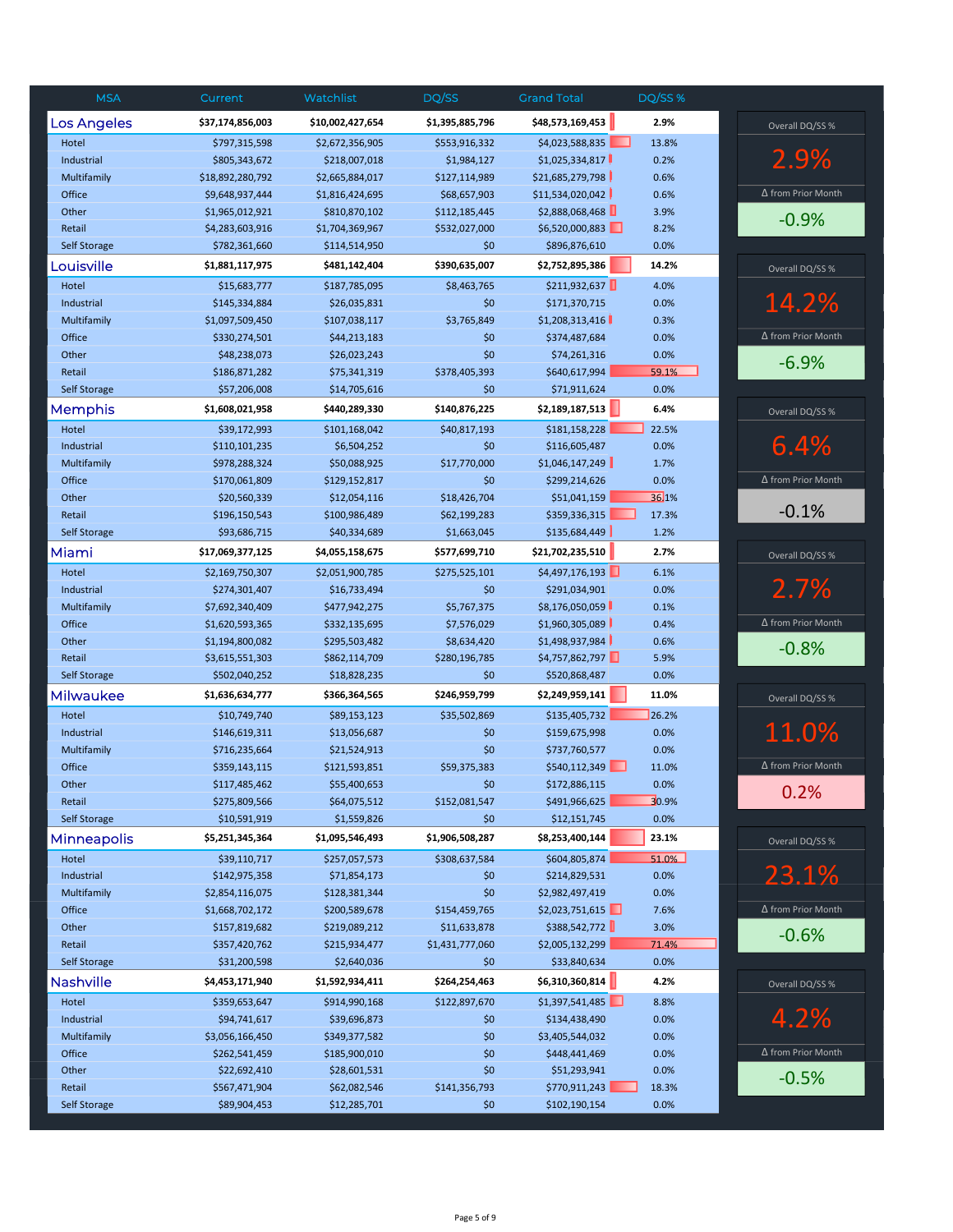| <b>MSA</b>           | Current          | Watchlist        | DQ/SS           | <b>Grand Total</b> | DQ/SS % |                           |
|----------------------|------------------|------------------|-----------------|--------------------|---------|---------------------------|
| <b>New Orleans</b>   | \$1,898,846,070  | \$958,254,920    | \$515,427,513   | \$3,372,528,503    | 15.3%   | Overall DQ/SS %           |
| Hotel                | \$34,451,581     | \$582,155,748    | \$461,243,695   | \$1,077,851,024    | 42.8%   |                           |
| Industrial           | \$916,867        | \$1,195,735      | \$0             | \$2,112,602        | 0.0%    | 15.3%                     |
| Multifamily          | \$677,906,695    | \$128,098,708    | \$13,897,614    | \$819,903,017      | 1.7%    |                           |
| Office               | \$499,186,144    | \$15,381,274     | \$17,316,537    | \$531,883,955      | 3.3%    | ∆ from Prior Month        |
| Other                | \$111,886,437    | \$28,839,347     | \$308,944       | \$141,034,728      | 0.2%    | 0.4%                      |
| Retail               | \$512,830,750    | \$188,960,265    | \$22,660,723    | \$724,451,738      | 3.1%    |                           |
| Self Storage         | \$61,667,596     | \$13,623,843     | \$0             | \$75,291,439       | 0.0%    |                           |
| <b>New York City</b> | \$86,277,035,297 | \$23,428,497,460 | \$6,416,091,453 | \$116,121,624,210  | 5.5%    | Overall DQ/SS %           |
| Hotel                | \$478,150,580    | \$1,658,492,268  | \$1,619,373,234 | \$3,756,016,082    | 43.1%   |                           |
| Industrial           | \$1,301,990,144  | \$347,047,926    | \$7,458,657     | \$1,656,496,727    | 0.5%    | 5.5%                      |
| Multifamily          | \$25,410,996,799 | \$7,564,679,624  | \$511,613,236   | \$33,487,289,659   | 1.5%    |                           |
| Office               | \$34,465,050,653 | \$4,794,361,374  | \$1,285,154,706 | \$40,544,566,733   | 3.2%    | $\Delta$ from Prior Month |
| Other                | \$15,234,530,315 | \$5,414,418,656  | \$1,488,827,690 | \$22,137,776,661   | 6.7%    | $-0.3%$                   |
| Retail               | \$8,378,168,321  | \$3,568,157,291  | \$1,503,663,930 | \$13,449,989,542   | 11.2%   |                           |
| <b>Self Storage</b>  | \$1,008,148,485  | \$81,340,321     | \$0             | \$1,089,488,806    | 0.0%    |                           |
| Orlando              | \$8,073,566,764  | \$2,781,955,358  | \$250,364,211   | \$11,105,886,333   | 2.3%    | Overall DQ/SS %           |
| Hotel                | \$988,966,827    | \$1,700,222,320  | \$161,200,160   | \$2,850,389,307    | 5.7%    |                           |
| Industrial           | \$64,868,602     | \$231,263,753    | \$0             | \$296,132,355      | 0.0%    | 2.3%                      |
| Multifamily          | \$5,661,120,156  | \$419,067,058    | \$1,876,913     | \$6,082,064,127    | 0.0%    |                           |
| Office               | \$370,932,195    | \$75,388,854     | \$47,065,079    | \$493,386,128      | 9.5%    | ∆ from Prior Month        |
| Other                | \$279,343,478    | \$144,612,121    | \$0             | \$423,955,599      | 0.0%    | $-1.5%$                   |
| Retail               | \$616,661,370    | \$199,594,144    | \$40,222,059    | \$856,477,573      | 4.7%    |                           |
| <b>Self Storage</b>  | \$91,674,136     | \$11,807,108     | \$0             | \$103,481,244      | 0.0%    |                           |
| Philadelphia         | \$14,118,281,398 | \$3,167,062,987  | \$860,908,195   | \$18,146,252,580   | 4.7%    | Overall DQ/SS %           |
| Hotel                | \$128,959,480    | \$418,311,566    | \$345,966,251   | \$893,237,297      | 38.7%   |                           |
| Industrial           | \$377,413,296    | \$163,197,929    | \$0             | \$540,611,225      | 0.0%    | 4.7%                      |
| Multifamily          | \$8,190,374,212  | \$573,945,716    | \$110,163,197   | \$8,874,483,125    | 1.2%    |                           |
| Office               | \$2,957,905,993  | \$803,418,230    | \$131,535,036   | \$3,892,859,259    | 3.4%    | ∆ from Prior Month        |
| Other                | \$671,731,418    | \$629,662,539    | \$47,768,968    | \$1,349,162,925    | 3.5%    | $-0.6%$                   |
| Retail               | \$1,621,320,957  | \$521,755,392    | \$225,474,743   | \$2,368,551,092    | 9.5%    |                           |
| <b>Self Storage</b>  | \$170,576,042    | \$56,771,615     | \$0             | \$227,347,657      | 0.0%    |                           |
| Phoenix              | \$14,707,078,872 | \$2,353,319,488  | \$409,364,023   | \$17,469,762,383   | 2.3%    | Overall DQ/SS %           |
| Hotel                | \$421,625,648    | \$1,223,672,258  | \$38,905,158    | \$1,684,203,064    | 2.3%    |                           |
| Industrial           | \$243,056,494    | \$241,124,485    | \$10,153,115    | \$494,334,094      | 2.1%    | 2.3%                      |
| Multifamily          | \$9,745,964,396  | \$283,966,427    | \$0             | \$10,029,930,823   | 0.0%    |                           |
| Office               | \$1,891,375,692  | \$274,184,790    | \$23,716,902    | \$2,189,277,384    | 1.1%    | Δ from Prior Month        |
| Other                | \$389,941,934    | \$138,013,241    | \$180,492,373   | \$708,447,548      | 25.5%   |                           |
| Retail               | \$1,803,599,853  | \$156,531,934    | \$156,096,475   | \$2,116,228,262    | 7.4%    | 0.0%                      |
| Self Storage         | \$211,514,855    | \$35,826,353     | \$0             | \$247,341,208      | 0.0%    |                           |
| Pittsburgh           | \$3,822,880,472  | \$833,939,642    | \$141,204,048   | \$4,798,024,162    | 2.9%    | Overall DQ/SS %           |
| Hotel                | \$1,244,131      | \$164,169,869    | \$110,045,480   | \$275,459,480      | 39.9%   |                           |
| Industrial           | \$167,757,110    | \$13,351,078     | \$0             | \$181,108,188      | 0.0%    | 2.9%                      |
| Multifamily          | \$2,028,337,080  | \$195,715,456    | \$0             | \$2,224,052,536    | 0.0%    |                           |
| Office               | \$866,405,375    | \$96,784,318     | \$15,337,991    | \$978,527,684      | 1.6%    | ∆ from Prior Month        |
| Other                | \$275,380,650    | \$100,494,782    | \$8,039,219     | \$383,914,651      | 2.1%    | $-0.3%$                   |
| Retail               | \$386,761,693    | \$247,418,285    | \$7,781,358     | \$641,961,336      | 1.2%    |                           |
| Self Storage         | \$96,994,433     | \$16,005,854     | \$0             | \$113,000,287      | 0.0%    |                           |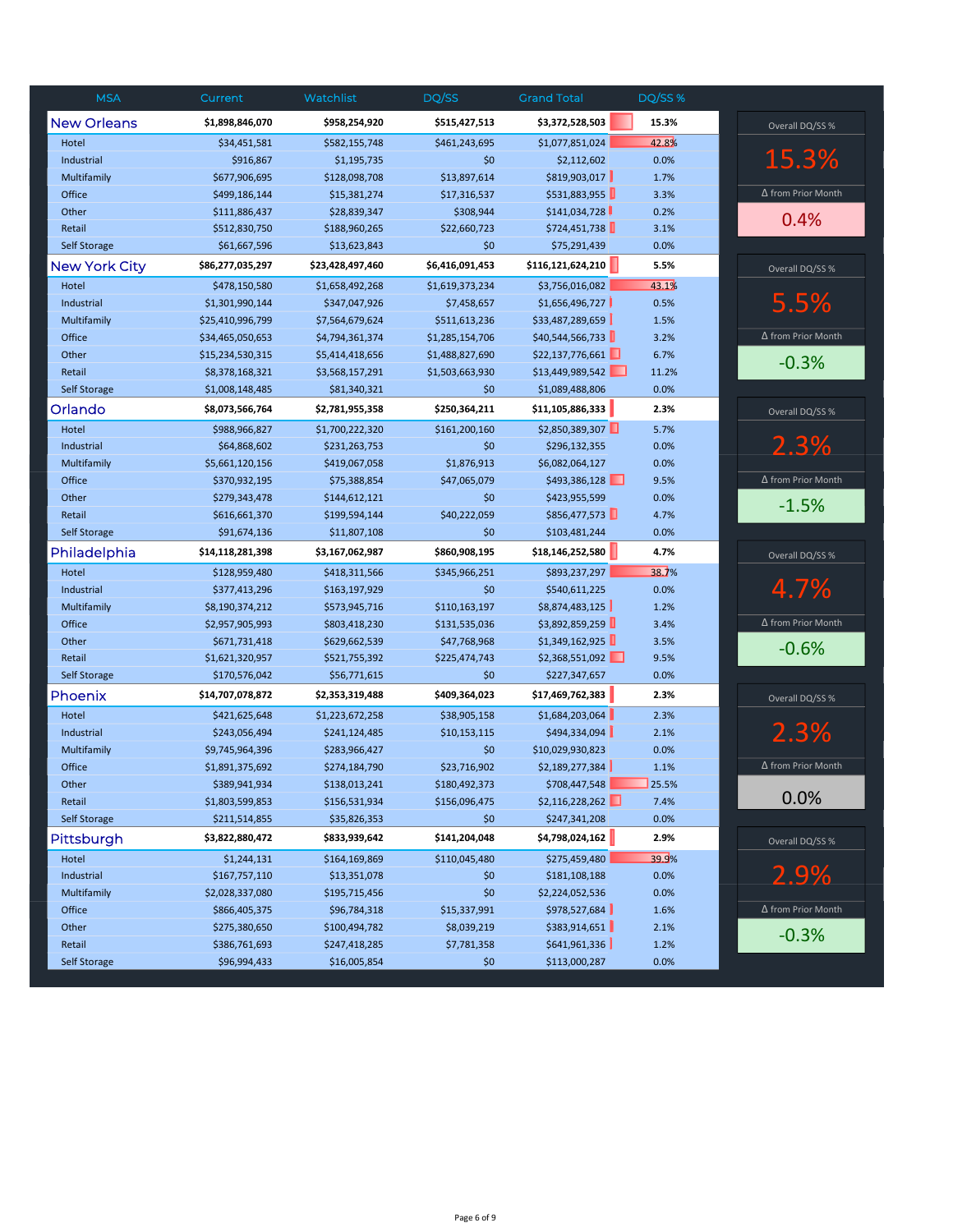| Portland<br>\$6,977,057,792<br>6.9%<br>\$5,194,732,289<br>\$1,299,055,066<br>\$483,270,437<br>Overall DQ/SS %<br>44.1%<br>\$42,451,430<br>\$556,232,632<br>\$471,499,968<br>\$1,070,184,030<br>Hotel<br>6.9%<br>Industrial<br>\$83,314,374<br>\$141,672,986<br>\$0<br>\$224,987,360<br>0.0%<br>\$10,200,000<br>\$4,509,737,516<br>Multifamily<br>\$4,236,388,618<br>\$263,148,898<br>0.2%<br>∆ from Prior Month<br>\$273,512,804<br>Office<br>\$173,808,956<br>\$98,133,379<br>\$1,570,469<br>0.6%<br>Other<br>\$228,853,150<br>\$169,656,739<br>\$0<br>\$398,509,889<br>0.0%<br>$-1.1%$<br>0.0%<br>Retail<br>\$408,360,412<br>\$37,509,749<br>\$0<br>\$445,870,161<br>Self Storage<br>\$21,555,349<br>\$0<br>\$54,256,032<br>0.0%<br>\$32,700,683<br>\$43,671,191<br>1.2%<br>Raleigh<br>\$3,096,485,573<br>\$500,263,643<br>\$3,640,420,407<br>Overall DQ/SS %<br>\$317,127,470<br>3.8%<br>Hotel<br>\$65,088,925<br>\$240,097,559<br>\$11,940,986<br>1.2%<br>0.0%<br>Industrial<br>\$25,624,218<br>\$5,496,892<br>\$0<br>\$31,121,110<br>Multifamily<br>\$2,435,004,355<br>0.0%<br>\$2,289,161,689<br>\$145,842,666<br>\$0<br>\$308,442,861<br>$\Delta$ from Prior Month<br>Office<br>\$209,574,120<br>\$78,085,027<br>\$20,783,714<br>6.7%<br>Other<br>\$138,973,833<br>\$7,200,000<br>\$0<br>\$146,173,833<br>0.0%<br>$-2.0%$<br>\$368,474,199<br>\$10,946,491<br>Retail<br>\$340,105,535<br>\$17,422,173<br>3.0%<br>0.0%<br><b>Self Storage</b><br>\$27,957,253<br>\$6,119,326<br>\$0<br>\$34,076,579<br>Richmond<br>\$3,375,820,171<br>3.8%<br>\$2,789,471,512<br>\$457,496,306<br>\$128,852,353<br>Overall DQ/SS %<br>\$260,096,625<br>Hotel<br>\$82,912,381<br>\$137,790,291<br>\$39,393,953<br>15.1%<br>3.8%<br>\$125,532,790<br>5.4%<br>Industrial<br>\$96,967,792<br>\$21,745,917<br>\$6,819,081<br>\$1,710,825,789<br>0.0%<br>Multifamily<br>\$1,525,807,765<br>\$185,018,024<br>\$0<br>$\Delta$ from Prior Month<br>Office<br>\$542,314,212<br>\$52,756,053<br>\$0<br>\$595,070,265<br>0.0%<br>Other<br>\$0<br>\$143,226,788<br>0.0%<br>\$143,226,788<br>\$0<br>$-0.5%$<br>\$60,186,021<br>\$522,665,049<br>Retail<br>\$379,839,709<br>\$82,639,319<br>15.8%<br>\$18,402,865<br>\$0<br>\$0<br>0.0%<br>Self Storage<br>\$18,402,865<br>\$9,559,181,896<br>\$7,916,673,890<br>\$1,276,354,355<br>\$366,153,651<br>3.8%<br>Riverside<br>Overall DQ/SS %<br>\$98,669,974<br>\$82,412,321<br>\$398,559,482<br>20.7%<br>Hotel<br>\$217,477,187<br>3.8%<br>Industrial<br>\$1,788,874,562<br>\$180,372,671<br>\$1,969,247,233<br>0.0%<br>\$0<br>0.0%<br>Multifamily<br>\$3,543,535,113<br>\$198,674,433<br>\$0<br>\$3,742,209,546<br>∆ from Prior Month<br>Office<br>0.0%<br>\$508,643,950<br>\$87,024,413<br>\$0<br>\$595,668,363<br>0.0%<br>Other<br>\$256,048,657<br>\$46,872,482<br>\$0<br>\$302,921,139<br>$-0.3%$<br>\$2,161,626,308<br>Retail<br>\$1,372,082,563<br>\$505,802,415<br>\$283,741,330<br>13.1%<br><b>Self Storage</b><br>\$348,819,071<br>\$40,130,754<br>\$0<br>\$388,949,825<br>0.0%<br>\$5,637,697,805<br>0.5%<br>\$4,965,187,985<br>\$642,124,730<br>\$30,385,090<br>Sacramento<br>Overall DQ/SS %<br>Hotel<br>\$82,956,950<br>\$273,470,363<br>\$5,789,953<br>\$362,217,266<br>1.6%<br>0.5%<br>0.0%<br>Industrial<br>\$731,874,999<br>\$10,222,449<br>\$742,097,448<br>\$0<br>Multifamily<br>\$2,527,674,177<br>\$109,785,615<br>\$2,637,459,792<br>0.0%<br>\$0<br>\$567,758,611<br>$\Delta$ from Prior Month<br>Office<br>\$463,569,361<br>\$93,276,726<br>\$10,912,524<br>1.9%<br>\$0<br>Other<br>\$316,552,296<br>\$76,852,779<br>\$393,405,075<br>0.0%<br>$-0.1%$<br>\$693,169,640<br>\$78,516,798<br>\$13,682,613<br>\$785,369,051<br>Retail<br>1.7%<br>Self Storage<br>\$149,390,562<br>\$149,390,562<br>0.0%<br>\$0<br>\$0<br><b>Salt Lake City</b><br>\$47,210,457<br>\$3,734,219,221<br>1.3%<br>\$2,899,836,723<br>\$787,172,041<br>Overall DQ/SS %<br>Hotel<br>\$290,071,497<br>16.3%<br>\$91,889,770<br>\$150,971,270<br>\$47,210,457<br>1.3%<br>0.0%<br>Industrial<br>\$104,720,559<br>\$128,398,030<br>\$0<br>\$233,118,589<br>0.0%<br>Multifamily<br>\$1,625,885,817<br>\$97,492,786<br>\$0<br>\$1,723,378,603<br>$\Delta$ from Prior Month<br>0.0%<br>Office<br>\$412,205,682<br>\$57,058,715<br>\$469,264,397<br>\$0<br>Other<br>\$324,585,326<br>\$0<br>0.0%<br>\$182,863,803<br>\$507,449,129<br>$-0.3%$<br>0.0%<br>Retail<br>\$281,527,822<br>\$170,387,437<br>\$0<br>\$451,915,259<br>0.0%<br>Self Storage<br>\$59,021,747<br>\$0<br>\$0<br>\$59,021,747<br>\$1,045,612,887<br>\$153,094,604<br>\$6,385,966,979<br>2.4%<br>San Antonio<br>\$5,187,259,488<br>Overall DQ/SS %<br>\$349,921,865<br>Hotel<br>\$141,276,386<br>\$205,705,052<br>\$2,940,427<br>0.8%<br>2.4%<br>Industrial<br>\$125,649,439<br>\$115,624,590<br>\$0<br>\$241,274,029<br>0.0%<br>\$4,250,664,825<br>\$3,711,676,051<br>\$4,940,000<br>0.1%<br>Multifamily<br>\$534,048,774<br>∆ from Prior Month<br>0.0%<br>Office<br>\$333,954,822<br>\$84,861,551<br>\$0<br>\$418,816,373<br>\$733,003<br>\$95,756,728<br>0.0%<br>Other<br>\$95,023,725<br>\$0<br>$-0.3%$<br>\$666,848,876<br>\$71,072,292<br>\$143,703,955<br>\$881,625,123<br>16.3%<br>Retail<br><b>Self Storage</b><br>\$112,830,189<br>\$33,567,625<br>\$1,510,222<br>\$147,908,036<br>1.0% | <b>MSA</b> | Current | Watchlist | DQ/SS | <b>Grand Total</b> | DQ/SS % |  |
|------------------------------------------------------------------------------------------------------------------------------------------------------------------------------------------------------------------------------------------------------------------------------------------------------------------------------------------------------------------------------------------------------------------------------------------------------------------------------------------------------------------------------------------------------------------------------------------------------------------------------------------------------------------------------------------------------------------------------------------------------------------------------------------------------------------------------------------------------------------------------------------------------------------------------------------------------------------------------------------------------------------------------------------------------------------------------------------------------------------------------------------------------------------------------------------------------------------------------------------------------------------------------------------------------------------------------------------------------------------------------------------------------------------------------------------------------------------------------------------------------------------------------------------------------------------------------------------------------------------------------------------------------------------------------------------------------------------------------------------------------------------------------------------------------------------------------------------------------------------------------------------------------------------------------------------------------------------------------------------------------------------------------------------------------------------------------------------------------------------------------------------------------------------------------------------------------------------------------------------------------------------------------------------------------------------------------------------------------------------------------------------------------------------------------------------------------------------------------------------------------------------------------------------------------------------------------------------------------------------------------------------------------------------------------------------------------------------------------------------------------------------------------------------------------------------------------------------------------------------------------------------------------------------------------------------------------------------------------------------------------------------------------------------------------------------------------------------------------------------------------------------------------------------------------------------------------------------------------------------------------------------------------------------------------------------------------------------------------------------------------------------------------------------------------------------------------------------------------------------------------------------------------------------------------------------------------------------------------------------------------------------------------------------------------------------------------------------------------------------------------------------------------------------------------------------------------------------------------------------------------------------------------------------------------------------------------------------------------------------------------------------------------------------------------------------------------------------------------------------------------------------------------------------------------------------------------------------------------------------------------------------------------------------------------------------------------------------------------------------------------------------------------------------------------------------------------------------------------------------------------------------------------------------------------------------------------------------------------------------------------------------------------------------------------------------------------------------------------------------------------------------------------------------------------------------------------------------------------------------------------------------------------------------------------------------------------------------------------------------------------------------------------------------------------------------------------------------------------------------------------------------------------------------------------------------------------------------------------------------------------------------------------|------------|---------|-----------|-------|--------------------|---------|--|
|                                                                                                                                                                                                                                                                                                                                                                                                                                                                                                                                                                                                                                                                                                                                                                                                                                                                                                                                                                                                                                                                                                                                                                                                                                                                                                                                                                                                                                                                                                                                                                                                                                                                                                                                                                                                                                                                                                                                                                                                                                                                                                                                                                                                                                                                                                                                                                                                                                                                                                                                                                                                                                                                                                                                                                                                                                                                                                                                                                                                                                                                                                                                                                                                                                                                                                                                                                                                                                                                                                                                                                                                                                                                                                                                                                                                                                                                                                                                                                                                                                                                                                                                                                                                                                                                                                                                                                                                                                                                                                                                                                                                                                                                                                                                                                                                                                                                                                                                                                                                                                                                                                                                                                                                                                                                              |            |         |           |       |                    |         |  |
|                                                                                                                                                                                                                                                                                                                                                                                                                                                                                                                                                                                                                                                                                                                                                                                                                                                                                                                                                                                                                                                                                                                                                                                                                                                                                                                                                                                                                                                                                                                                                                                                                                                                                                                                                                                                                                                                                                                                                                                                                                                                                                                                                                                                                                                                                                                                                                                                                                                                                                                                                                                                                                                                                                                                                                                                                                                                                                                                                                                                                                                                                                                                                                                                                                                                                                                                                                                                                                                                                                                                                                                                                                                                                                                                                                                                                                                                                                                                                                                                                                                                                                                                                                                                                                                                                                                                                                                                                                                                                                                                                                                                                                                                                                                                                                                                                                                                                                                                                                                                                                                                                                                                                                                                                                                                              |            |         |           |       |                    |         |  |
|                                                                                                                                                                                                                                                                                                                                                                                                                                                                                                                                                                                                                                                                                                                                                                                                                                                                                                                                                                                                                                                                                                                                                                                                                                                                                                                                                                                                                                                                                                                                                                                                                                                                                                                                                                                                                                                                                                                                                                                                                                                                                                                                                                                                                                                                                                                                                                                                                                                                                                                                                                                                                                                                                                                                                                                                                                                                                                                                                                                                                                                                                                                                                                                                                                                                                                                                                                                                                                                                                                                                                                                                                                                                                                                                                                                                                                                                                                                                                                                                                                                                                                                                                                                                                                                                                                                                                                                                                                                                                                                                                                                                                                                                                                                                                                                                                                                                                                                                                                                                                                                                                                                                                                                                                                                                              |            |         |           |       |                    |         |  |
|                                                                                                                                                                                                                                                                                                                                                                                                                                                                                                                                                                                                                                                                                                                                                                                                                                                                                                                                                                                                                                                                                                                                                                                                                                                                                                                                                                                                                                                                                                                                                                                                                                                                                                                                                                                                                                                                                                                                                                                                                                                                                                                                                                                                                                                                                                                                                                                                                                                                                                                                                                                                                                                                                                                                                                                                                                                                                                                                                                                                                                                                                                                                                                                                                                                                                                                                                                                                                                                                                                                                                                                                                                                                                                                                                                                                                                                                                                                                                                                                                                                                                                                                                                                                                                                                                                                                                                                                                                                                                                                                                                                                                                                                                                                                                                                                                                                                                                                                                                                                                                                                                                                                                                                                                                                                              |            |         |           |       |                    |         |  |
|                                                                                                                                                                                                                                                                                                                                                                                                                                                                                                                                                                                                                                                                                                                                                                                                                                                                                                                                                                                                                                                                                                                                                                                                                                                                                                                                                                                                                                                                                                                                                                                                                                                                                                                                                                                                                                                                                                                                                                                                                                                                                                                                                                                                                                                                                                                                                                                                                                                                                                                                                                                                                                                                                                                                                                                                                                                                                                                                                                                                                                                                                                                                                                                                                                                                                                                                                                                                                                                                                                                                                                                                                                                                                                                                                                                                                                                                                                                                                                                                                                                                                                                                                                                                                                                                                                                                                                                                                                                                                                                                                                                                                                                                                                                                                                                                                                                                                                                                                                                                                                                                                                                                                                                                                                                                              |            |         |           |       |                    |         |  |
|                                                                                                                                                                                                                                                                                                                                                                                                                                                                                                                                                                                                                                                                                                                                                                                                                                                                                                                                                                                                                                                                                                                                                                                                                                                                                                                                                                                                                                                                                                                                                                                                                                                                                                                                                                                                                                                                                                                                                                                                                                                                                                                                                                                                                                                                                                                                                                                                                                                                                                                                                                                                                                                                                                                                                                                                                                                                                                                                                                                                                                                                                                                                                                                                                                                                                                                                                                                                                                                                                                                                                                                                                                                                                                                                                                                                                                                                                                                                                                                                                                                                                                                                                                                                                                                                                                                                                                                                                                                                                                                                                                                                                                                                                                                                                                                                                                                                                                                                                                                                                                                                                                                                                                                                                                                                              |            |         |           |       |                    |         |  |
|                                                                                                                                                                                                                                                                                                                                                                                                                                                                                                                                                                                                                                                                                                                                                                                                                                                                                                                                                                                                                                                                                                                                                                                                                                                                                                                                                                                                                                                                                                                                                                                                                                                                                                                                                                                                                                                                                                                                                                                                                                                                                                                                                                                                                                                                                                                                                                                                                                                                                                                                                                                                                                                                                                                                                                                                                                                                                                                                                                                                                                                                                                                                                                                                                                                                                                                                                                                                                                                                                                                                                                                                                                                                                                                                                                                                                                                                                                                                                                                                                                                                                                                                                                                                                                                                                                                                                                                                                                                                                                                                                                                                                                                                                                                                                                                                                                                                                                                                                                                                                                                                                                                                                                                                                                                                              |            |         |           |       |                    |         |  |
|                                                                                                                                                                                                                                                                                                                                                                                                                                                                                                                                                                                                                                                                                                                                                                                                                                                                                                                                                                                                                                                                                                                                                                                                                                                                                                                                                                                                                                                                                                                                                                                                                                                                                                                                                                                                                                                                                                                                                                                                                                                                                                                                                                                                                                                                                                                                                                                                                                                                                                                                                                                                                                                                                                                                                                                                                                                                                                                                                                                                                                                                                                                                                                                                                                                                                                                                                                                                                                                                                                                                                                                                                                                                                                                                                                                                                                                                                                                                                                                                                                                                                                                                                                                                                                                                                                                                                                                                                                                                                                                                                                                                                                                                                                                                                                                                                                                                                                                                                                                                                                                                                                                                                                                                                                                                              |            |         |           |       |                    |         |  |
|                                                                                                                                                                                                                                                                                                                                                                                                                                                                                                                                                                                                                                                                                                                                                                                                                                                                                                                                                                                                                                                                                                                                                                                                                                                                                                                                                                                                                                                                                                                                                                                                                                                                                                                                                                                                                                                                                                                                                                                                                                                                                                                                                                                                                                                                                                                                                                                                                                                                                                                                                                                                                                                                                                                                                                                                                                                                                                                                                                                                                                                                                                                                                                                                                                                                                                                                                                                                                                                                                                                                                                                                                                                                                                                                                                                                                                                                                                                                                                                                                                                                                                                                                                                                                                                                                                                                                                                                                                                                                                                                                                                                                                                                                                                                                                                                                                                                                                                                                                                                                                                                                                                                                                                                                                                                              |            |         |           |       |                    |         |  |
|                                                                                                                                                                                                                                                                                                                                                                                                                                                                                                                                                                                                                                                                                                                                                                                                                                                                                                                                                                                                                                                                                                                                                                                                                                                                                                                                                                                                                                                                                                                                                                                                                                                                                                                                                                                                                                                                                                                                                                                                                                                                                                                                                                                                                                                                                                                                                                                                                                                                                                                                                                                                                                                                                                                                                                                                                                                                                                                                                                                                                                                                                                                                                                                                                                                                                                                                                                                                                                                                                                                                                                                                                                                                                                                                                                                                                                                                                                                                                                                                                                                                                                                                                                                                                                                                                                                                                                                                                                                                                                                                                                                                                                                                                                                                                                                                                                                                                                                                                                                                                                                                                                                                                                                                                                                                              |            |         |           |       |                    |         |  |
|                                                                                                                                                                                                                                                                                                                                                                                                                                                                                                                                                                                                                                                                                                                                                                                                                                                                                                                                                                                                                                                                                                                                                                                                                                                                                                                                                                                                                                                                                                                                                                                                                                                                                                                                                                                                                                                                                                                                                                                                                                                                                                                                                                                                                                                                                                                                                                                                                                                                                                                                                                                                                                                                                                                                                                                                                                                                                                                                                                                                                                                                                                                                                                                                                                                                                                                                                                                                                                                                                                                                                                                                                                                                                                                                                                                                                                                                                                                                                                                                                                                                                                                                                                                                                                                                                                                                                                                                                                                                                                                                                                                                                                                                                                                                                                                                                                                                                                                                                                                                                                                                                                                                                                                                                                                                              |            |         |           |       |                    |         |  |
|                                                                                                                                                                                                                                                                                                                                                                                                                                                                                                                                                                                                                                                                                                                                                                                                                                                                                                                                                                                                                                                                                                                                                                                                                                                                                                                                                                                                                                                                                                                                                                                                                                                                                                                                                                                                                                                                                                                                                                                                                                                                                                                                                                                                                                                                                                                                                                                                                                                                                                                                                                                                                                                                                                                                                                                                                                                                                                                                                                                                                                                                                                                                                                                                                                                                                                                                                                                                                                                                                                                                                                                                                                                                                                                                                                                                                                                                                                                                                                                                                                                                                                                                                                                                                                                                                                                                                                                                                                                                                                                                                                                                                                                                                                                                                                                                                                                                                                                                                                                                                                                                                                                                                                                                                                                                              |            |         |           |       |                    |         |  |
|                                                                                                                                                                                                                                                                                                                                                                                                                                                                                                                                                                                                                                                                                                                                                                                                                                                                                                                                                                                                                                                                                                                                                                                                                                                                                                                                                                                                                                                                                                                                                                                                                                                                                                                                                                                                                                                                                                                                                                                                                                                                                                                                                                                                                                                                                                                                                                                                                                                                                                                                                                                                                                                                                                                                                                                                                                                                                                                                                                                                                                                                                                                                                                                                                                                                                                                                                                                                                                                                                                                                                                                                                                                                                                                                                                                                                                                                                                                                                                                                                                                                                                                                                                                                                                                                                                                                                                                                                                                                                                                                                                                                                                                                                                                                                                                                                                                                                                                                                                                                                                                                                                                                                                                                                                                                              |            |         |           |       |                    |         |  |
|                                                                                                                                                                                                                                                                                                                                                                                                                                                                                                                                                                                                                                                                                                                                                                                                                                                                                                                                                                                                                                                                                                                                                                                                                                                                                                                                                                                                                                                                                                                                                                                                                                                                                                                                                                                                                                                                                                                                                                                                                                                                                                                                                                                                                                                                                                                                                                                                                                                                                                                                                                                                                                                                                                                                                                                                                                                                                                                                                                                                                                                                                                                                                                                                                                                                                                                                                                                                                                                                                                                                                                                                                                                                                                                                                                                                                                                                                                                                                                                                                                                                                                                                                                                                                                                                                                                                                                                                                                                                                                                                                                                                                                                                                                                                                                                                                                                                                                                                                                                                                                                                                                                                                                                                                                                                              |            |         |           |       |                    |         |  |
|                                                                                                                                                                                                                                                                                                                                                                                                                                                                                                                                                                                                                                                                                                                                                                                                                                                                                                                                                                                                                                                                                                                                                                                                                                                                                                                                                                                                                                                                                                                                                                                                                                                                                                                                                                                                                                                                                                                                                                                                                                                                                                                                                                                                                                                                                                                                                                                                                                                                                                                                                                                                                                                                                                                                                                                                                                                                                                                                                                                                                                                                                                                                                                                                                                                                                                                                                                                                                                                                                                                                                                                                                                                                                                                                                                                                                                                                                                                                                                                                                                                                                                                                                                                                                                                                                                                                                                                                                                                                                                                                                                                                                                                                                                                                                                                                                                                                                                                                                                                                                                                                                                                                                                                                                                                                              |            |         |           |       |                    |         |  |
|                                                                                                                                                                                                                                                                                                                                                                                                                                                                                                                                                                                                                                                                                                                                                                                                                                                                                                                                                                                                                                                                                                                                                                                                                                                                                                                                                                                                                                                                                                                                                                                                                                                                                                                                                                                                                                                                                                                                                                                                                                                                                                                                                                                                                                                                                                                                                                                                                                                                                                                                                                                                                                                                                                                                                                                                                                                                                                                                                                                                                                                                                                                                                                                                                                                                                                                                                                                                                                                                                                                                                                                                                                                                                                                                                                                                                                                                                                                                                                                                                                                                                                                                                                                                                                                                                                                                                                                                                                                                                                                                                                                                                                                                                                                                                                                                                                                                                                                                                                                                                                                                                                                                                                                                                                                                              |            |         |           |       |                    |         |  |
|                                                                                                                                                                                                                                                                                                                                                                                                                                                                                                                                                                                                                                                                                                                                                                                                                                                                                                                                                                                                                                                                                                                                                                                                                                                                                                                                                                                                                                                                                                                                                                                                                                                                                                                                                                                                                                                                                                                                                                                                                                                                                                                                                                                                                                                                                                                                                                                                                                                                                                                                                                                                                                                                                                                                                                                                                                                                                                                                                                                                                                                                                                                                                                                                                                                                                                                                                                                                                                                                                                                                                                                                                                                                                                                                                                                                                                                                                                                                                                                                                                                                                                                                                                                                                                                                                                                                                                                                                                                                                                                                                                                                                                                                                                                                                                                                                                                                                                                                                                                                                                                                                                                                                                                                                                                                              |            |         |           |       |                    |         |  |
|                                                                                                                                                                                                                                                                                                                                                                                                                                                                                                                                                                                                                                                                                                                                                                                                                                                                                                                                                                                                                                                                                                                                                                                                                                                                                                                                                                                                                                                                                                                                                                                                                                                                                                                                                                                                                                                                                                                                                                                                                                                                                                                                                                                                                                                                                                                                                                                                                                                                                                                                                                                                                                                                                                                                                                                                                                                                                                                                                                                                                                                                                                                                                                                                                                                                                                                                                                                                                                                                                                                                                                                                                                                                                                                                                                                                                                                                                                                                                                                                                                                                                                                                                                                                                                                                                                                                                                                                                                                                                                                                                                                                                                                                                                                                                                                                                                                                                                                                                                                                                                                                                                                                                                                                                                                                              |            |         |           |       |                    |         |  |
|                                                                                                                                                                                                                                                                                                                                                                                                                                                                                                                                                                                                                                                                                                                                                                                                                                                                                                                                                                                                                                                                                                                                                                                                                                                                                                                                                                                                                                                                                                                                                                                                                                                                                                                                                                                                                                                                                                                                                                                                                                                                                                                                                                                                                                                                                                                                                                                                                                                                                                                                                                                                                                                                                                                                                                                                                                                                                                                                                                                                                                                                                                                                                                                                                                                                                                                                                                                                                                                                                                                                                                                                                                                                                                                                                                                                                                                                                                                                                                                                                                                                                                                                                                                                                                                                                                                                                                                                                                                                                                                                                                                                                                                                                                                                                                                                                                                                                                                                                                                                                                                                                                                                                                                                                                                                              |            |         |           |       |                    |         |  |
|                                                                                                                                                                                                                                                                                                                                                                                                                                                                                                                                                                                                                                                                                                                                                                                                                                                                                                                                                                                                                                                                                                                                                                                                                                                                                                                                                                                                                                                                                                                                                                                                                                                                                                                                                                                                                                                                                                                                                                                                                                                                                                                                                                                                                                                                                                                                                                                                                                                                                                                                                                                                                                                                                                                                                                                                                                                                                                                                                                                                                                                                                                                                                                                                                                                                                                                                                                                                                                                                                                                                                                                                                                                                                                                                                                                                                                                                                                                                                                                                                                                                                                                                                                                                                                                                                                                                                                                                                                                                                                                                                                                                                                                                                                                                                                                                                                                                                                                                                                                                                                                                                                                                                                                                                                                                              |            |         |           |       |                    |         |  |
|                                                                                                                                                                                                                                                                                                                                                                                                                                                                                                                                                                                                                                                                                                                                                                                                                                                                                                                                                                                                                                                                                                                                                                                                                                                                                                                                                                                                                                                                                                                                                                                                                                                                                                                                                                                                                                                                                                                                                                                                                                                                                                                                                                                                                                                                                                                                                                                                                                                                                                                                                                                                                                                                                                                                                                                                                                                                                                                                                                                                                                                                                                                                                                                                                                                                                                                                                                                                                                                                                                                                                                                                                                                                                                                                                                                                                                                                                                                                                                                                                                                                                                                                                                                                                                                                                                                                                                                                                                                                                                                                                                                                                                                                                                                                                                                                                                                                                                                                                                                                                                                                                                                                                                                                                                                                              |            |         |           |       |                    |         |  |
|                                                                                                                                                                                                                                                                                                                                                                                                                                                                                                                                                                                                                                                                                                                                                                                                                                                                                                                                                                                                                                                                                                                                                                                                                                                                                                                                                                                                                                                                                                                                                                                                                                                                                                                                                                                                                                                                                                                                                                                                                                                                                                                                                                                                                                                                                                                                                                                                                                                                                                                                                                                                                                                                                                                                                                                                                                                                                                                                                                                                                                                                                                                                                                                                                                                                                                                                                                                                                                                                                                                                                                                                                                                                                                                                                                                                                                                                                                                                                                                                                                                                                                                                                                                                                                                                                                                                                                                                                                                                                                                                                                                                                                                                                                                                                                                                                                                                                                                                                                                                                                                                                                                                                                                                                                                                              |            |         |           |       |                    |         |  |
|                                                                                                                                                                                                                                                                                                                                                                                                                                                                                                                                                                                                                                                                                                                                                                                                                                                                                                                                                                                                                                                                                                                                                                                                                                                                                                                                                                                                                                                                                                                                                                                                                                                                                                                                                                                                                                                                                                                                                                                                                                                                                                                                                                                                                                                                                                                                                                                                                                                                                                                                                                                                                                                                                                                                                                                                                                                                                                                                                                                                                                                                                                                                                                                                                                                                                                                                                                                                                                                                                                                                                                                                                                                                                                                                                                                                                                                                                                                                                                                                                                                                                                                                                                                                                                                                                                                                                                                                                                                                                                                                                                                                                                                                                                                                                                                                                                                                                                                                                                                                                                                                                                                                                                                                                                                                              |            |         |           |       |                    |         |  |
|                                                                                                                                                                                                                                                                                                                                                                                                                                                                                                                                                                                                                                                                                                                                                                                                                                                                                                                                                                                                                                                                                                                                                                                                                                                                                                                                                                                                                                                                                                                                                                                                                                                                                                                                                                                                                                                                                                                                                                                                                                                                                                                                                                                                                                                                                                                                                                                                                                                                                                                                                                                                                                                                                                                                                                                                                                                                                                                                                                                                                                                                                                                                                                                                                                                                                                                                                                                                                                                                                                                                                                                                                                                                                                                                                                                                                                                                                                                                                                                                                                                                                                                                                                                                                                                                                                                                                                                                                                                                                                                                                                                                                                                                                                                                                                                                                                                                                                                                                                                                                                                                                                                                                                                                                                                                              |            |         |           |       |                    |         |  |
|                                                                                                                                                                                                                                                                                                                                                                                                                                                                                                                                                                                                                                                                                                                                                                                                                                                                                                                                                                                                                                                                                                                                                                                                                                                                                                                                                                                                                                                                                                                                                                                                                                                                                                                                                                                                                                                                                                                                                                                                                                                                                                                                                                                                                                                                                                                                                                                                                                                                                                                                                                                                                                                                                                                                                                                                                                                                                                                                                                                                                                                                                                                                                                                                                                                                                                                                                                                                                                                                                                                                                                                                                                                                                                                                                                                                                                                                                                                                                                                                                                                                                                                                                                                                                                                                                                                                                                                                                                                                                                                                                                                                                                                                                                                                                                                                                                                                                                                                                                                                                                                                                                                                                                                                                                                                              |            |         |           |       |                    |         |  |
|                                                                                                                                                                                                                                                                                                                                                                                                                                                                                                                                                                                                                                                                                                                                                                                                                                                                                                                                                                                                                                                                                                                                                                                                                                                                                                                                                                                                                                                                                                                                                                                                                                                                                                                                                                                                                                                                                                                                                                                                                                                                                                                                                                                                                                                                                                                                                                                                                                                                                                                                                                                                                                                                                                                                                                                                                                                                                                                                                                                                                                                                                                                                                                                                                                                                                                                                                                                                                                                                                                                                                                                                                                                                                                                                                                                                                                                                                                                                                                                                                                                                                                                                                                                                                                                                                                                                                                                                                                                                                                                                                                                                                                                                                                                                                                                                                                                                                                                                                                                                                                                                                                                                                                                                                                                                              |            |         |           |       |                    |         |  |
|                                                                                                                                                                                                                                                                                                                                                                                                                                                                                                                                                                                                                                                                                                                                                                                                                                                                                                                                                                                                                                                                                                                                                                                                                                                                                                                                                                                                                                                                                                                                                                                                                                                                                                                                                                                                                                                                                                                                                                                                                                                                                                                                                                                                                                                                                                                                                                                                                                                                                                                                                                                                                                                                                                                                                                                                                                                                                                                                                                                                                                                                                                                                                                                                                                                                                                                                                                                                                                                                                                                                                                                                                                                                                                                                                                                                                                                                                                                                                                                                                                                                                                                                                                                                                                                                                                                                                                                                                                                                                                                                                                                                                                                                                                                                                                                                                                                                                                                                                                                                                                                                                                                                                                                                                                                                              |            |         |           |       |                    |         |  |
|                                                                                                                                                                                                                                                                                                                                                                                                                                                                                                                                                                                                                                                                                                                                                                                                                                                                                                                                                                                                                                                                                                                                                                                                                                                                                                                                                                                                                                                                                                                                                                                                                                                                                                                                                                                                                                                                                                                                                                                                                                                                                                                                                                                                                                                                                                                                                                                                                                                                                                                                                                                                                                                                                                                                                                                                                                                                                                                                                                                                                                                                                                                                                                                                                                                                                                                                                                                                                                                                                                                                                                                                                                                                                                                                                                                                                                                                                                                                                                                                                                                                                                                                                                                                                                                                                                                                                                                                                                                                                                                                                                                                                                                                                                                                                                                                                                                                                                                                                                                                                                                                                                                                                                                                                                                                              |            |         |           |       |                    |         |  |
|                                                                                                                                                                                                                                                                                                                                                                                                                                                                                                                                                                                                                                                                                                                                                                                                                                                                                                                                                                                                                                                                                                                                                                                                                                                                                                                                                                                                                                                                                                                                                                                                                                                                                                                                                                                                                                                                                                                                                                                                                                                                                                                                                                                                                                                                                                                                                                                                                                                                                                                                                                                                                                                                                                                                                                                                                                                                                                                                                                                                                                                                                                                                                                                                                                                                                                                                                                                                                                                                                                                                                                                                                                                                                                                                                                                                                                                                                                                                                                                                                                                                                                                                                                                                                                                                                                                                                                                                                                                                                                                                                                                                                                                                                                                                                                                                                                                                                                                                                                                                                                                                                                                                                                                                                                                                              |            |         |           |       |                    |         |  |
|                                                                                                                                                                                                                                                                                                                                                                                                                                                                                                                                                                                                                                                                                                                                                                                                                                                                                                                                                                                                                                                                                                                                                                                                                                                                                                                                                                                                                                                                                                                                                                                                                                                                                                                                                                                                                                                                                                                                                                                                                                                                                                                                                                                                                                                                                                                                                                                                                                                                                                                                                                                                                                                                                                                                                                                                                                                                                                                                                                                                                                                                                                                                                                                                                                                                                                                                                                                                                                                                                                                                                                                                                                                                                                                                                                                                                                                                                                                                                                                                                                                                                                                                                                                                                                                                                                                                                                                                                                                                                                                                                                                                                                                                                                                                                                                                                                                                                                                                                                                                                                                                                                                                                                                                                                                                              |            |         |           |       |                    |         |  |
|                                                                                                                                                                                                                                                                                                                                                                                                                                                                                                                                                                                                                                                                                                                                                                                                                                                                                                                                                                                                                                                                                                                                                                                                                                                                                                                                                                                                                                                                                                                                                                                                                                                                                                                                                                                                                                                                                                                                                                                                                                                                                                                                                                                                                                                                                                                                                                                                                                                                                                                                                                                                                                                                                                                                                                                                                                                                                                                                                                                                                                                                                                                                                                                                                                                                                                                                                                                                                                                                                                                                                                                                                                                                                                                                                                                                                                                                                                                                                                                                                                                                                                                                                                                                                                                                                                                                                                                                                                                                                                                                                                                                                                                                                                                                                                                                                                                                                                                                                                                                                                                                                                                                                                                                                                                                              |            |         |           |       |                    |         |  |
|                                                                                                                                                                                                                                                                                                                                                                                                                                                                                                                                                                                                                                                                                                                                                                                                                                                                                                                                                                                                                                                                                                                                                                                                                                                                                                                                                                                                                                                                                                                                                                                                                                                                                                                                                                                                                                                                                                                                                                                                                                                                                                                                                                                                                                                                                                                                                                                                                                                                                                                                                                                                                                                                                                                                                                                                                                                                                                                                                                                                                                                                                                                                                                                                                                                                                                                                                                                                                                                                                                                                                                                                                                                                                                                                                                                                                                                                                                                                                                                                                                                                                                                                                                                                                                                                                                                                                                                                                                                                                                                                                                                                                                                                                                                                                                                                                                                                                                                                                                                                                                                                                                                                                                                                                                                                              |            |         |           |       |                    |         |  |
|                                                                                                                                                                                                                                                                                                                                                                                                                                                                                                                                                                                                                                                                                                                                                                                                                                                                                                                                                                                                                                                                                                                                                                                                                                                                                                                                                                                                                                                                                                                                                                                                                                                                                                                                                                                                                                                                                                                                                                                                                                                                                                                                                                                                                                                                                                                                                                                                                                                                                                                                                                                                                                                                                                                                                                                                                                                                                                                                                                                                                                                                                                                                                                                                                                                                                                                                                                                                                                                                                                                                                                                                                                                                                                                                                                                                                                                                                                                                                                                                                                                                                                                                                                                                                                                                                                                                                                                                                                                                                                                                                                                                                                                                                                                                                                                                                                                                                                                                                                                                                                                                                                                                                                                                                                                                              |            |         |           |       |                    |         |  |
|                                                                                                                                                                                                                                                                                                                                                                                                                                                                                                                                                                                                                                                                                                                                                                                                                                                                                                                                                                                                                                                                                                                                                                                                                                                                                                                                                                                                                                                                                                                                                                                                                                                                                                                                                                                                                                                                                                                                                                                                                                                                                                                                                                                                                                                                                                                                                                                                                                                                                                                                                                                                                                                                                                                                                                                                                                                                                                                                                                                                                                                                                                                                                                                                                                                                                                                                                                                                                                                                                                                                                                                                                                                                                                                                                                                                                                                                                                                                                                                                                                                                                                                                                                                                                                                                                                                                                                                                                                                                                                                                                                                                                                                                                                                                                                                                                                                                                                                                                                                                                                                                                                                                                                                                                                                                              |            |         |           |       |                    |         |  |
|                                                                                                                                                                                                                                                                                                                                                                                                                                                                                                                                                                                                                                                                                                                                                                                                                                                                                                                                                                                                                                                                                                                                                                                                                                                                                                                                                                                                                                                                                                                                                                                                                                                                                                                                                                                                                                                                                                                                                                                                                                                                                                                                                                                                                                                                                                                                                                                                                                                                                                                                                                                                                                                                                                                                                                                                                                                                                                                                                                                                                                                                                                                                                                                                                                                                                                                                                                                                                                                                                                                                                                                                                                                                                                                                                                                                                                                                                                                                                                                                                                                                                                                                                                                                                                                                                                                                                                                                                                                                                                                                                                                                                                                                                                                                                                                                                                                                                                                                                                                                                                                                                                                                                                                                                                                                              |            |         |           |       |                    |         |  |
|                                                                                                                                                                                                                                                                                                                                                                                                                                                                                                                                                                                                                                                                                                                                                                                                                                                                                                                                                                                                                                                                                                                                                                                                                                                                                                                                                                                                                                                                                                                                                                                                                                                                                                                                                                                                                                                                                                                                                                                                                                                                                                                                                                                                                                                                                                                                                                                                                                                                                                                                                                                                                                                                                                                                                                                                                                                                                                                                                                                                                                                                                                                                                                                                                                                                                                                                                                                                                                                                                                                                                                                                                                                                                                                                                                                                                                                                                                                                                                                                                                                                                                                                                                                                                                                                                                                                                                                                                                                                                                                                                                                                                                                                                                                                                                                                                                                                                                                                                                                                                                                                                                                                                                                                                                                                              |            |         |           |       |                    |         |  |
|                                                                                                                                                                                                                                                                                                                                                                                                                                                                                                                                                                                                                                                                                                                                                                                                                                                                                                                                                                                                                                                                                                                                                                                                                                                                                                                                                                                                                                                                                                                                                                                                                                                                                                                                                                                                                                                                                                                                                                                                                                                                                                                                                                                                                                                                                                                                                                                                                                                                                                                                                                                                                                                                                                                                                                                                                                                                                                                                                                                                                                                                                                                                                                                                                                                                                                                                                                                                                                                                                                                                                                                                                                                                                                                                                                                                                                                                                                                                                                                                                                                                                                                                                                                                                                                                                                                                                                                                                                                                                                                                                                                                                                                                                                                                                                                                                                                                                                                                                                                                                                                                                                                                                                                                                                                                              |            |         |           |       |                    |         |  |
|                                                                                                                                                                                                                                                                                                                                                                                                                                                                                                                                                                                                                                                                                                                                                                                                                                                                                                                                                                                                                                                                                                                                                                                                                                                                                                                                                                                                                                                                                                                                                                                                                                                                                                                                                                                                                                                                                                                                                                                                                                                                                                                                                                                                                                                                                                                                                                                                                                                                                                                                                                                                                                                                                                                                                                                                                                                                                                                                                                                                                                                                                                                                                                                                                                                                                                                                                                                                                                                                                                                                                                                                                                                                                                                                                                                                                                                                                                                                                                                                                                                                                                                                                                                                                                                                                                                                                                                                                                                                                                                                                                                                                                                                                                                                                                                                                                                                                                                                                                                                                                                                                                                                                                                                                                                                              |            |         |           |       |                    |         |  |
|                                                                                                                                                                                                                                                                                                                                                                                                                                                                                                                                                                                                                                                                                                                                                                                                                                                                                                                                                                                                                                                                                                                                                                                                                                                                                                                                                                                                                                                                                                                                                                                                                                                                                                                                                                                                                                                                                                                                                                                                                                                                                                                                                                                                                                                                                                                                                                                                                                                                                                                                                                                                                                                                                                                                                                                                                                                                                                                                                                                                                                                                                                                                                                                                                                                                                                                                                                                                                                                                                                                                                                                                                                                                                                                                                                                                                                                                                                                                                                                                                                                                                                                                                                                                                                                                                                                                                                                                                                                                                                                                                                                                                                                                                                                                                                                                                                                                                                                                                                                                                                                                                                                                                                                                                                                                              |            |         |           |       |                    |         |  |
|                                                                                                                                                                                                                                                                                                                                                                                                                                                                                                                                                                                                                                                                                                                                                                                                                                                                                                                                                                                                                                                                                                                                                                                                                                                                                                                                                                                                                                                                                                                                                                                                                                                                                                                                                                                                                                                                                                                                                                                                                                                                                                                                                                                                                                                                                                                                                                                                                                                                                                                                                                                                                                                                                                                                                                                                                                                                                                                                                                                                                                                                                                                                                                                                                                                                                                                                                                                                                                                                                                                                                                                                                                                                                                                                                                                                                                                                                                                                                                                                                                                                                                                                                                                                                                                                                                                                                                                                                                                                                                                                                                                                                                                                                                                                                                                                                                                                                                                                                                                                                                                                                                                                                                                                                                                                              |            |         |           |       |                    |         |  |
|                                                                                                                                                                                                                                                                                                                                                                                                                                                                                                                                                                                                                                                                                                                                                                                                                                                                                                                                                                                                                                                                                                                                                                                                                                                                                                                                                                                                                                                                                                                                                                                                                                                                                                                                                                                                                                                                                                                                                                                                                                                                                                                                                                                                                                                                                                                                                                                                                                                                                                                                                                                                                                                                                                                                                                                                                                                                                                                                                                                                                                                                                                                                                                                                                                                                                                                                                                                                                                                                                                                                                                                                                                                                                                                                                                                                                                                                                                                                                                                                                                                                                                                                                                                                                                                                                                                                                                                                                                                                                                                                                                                                                                                                                                                                                                                                                                                                                                                                                                                                                                                                                                                                                                                                                                                                              |            |         |           |       |                    |         |  |
|                                                                                                                                                                                                                                                                                                                                                                                                                                                                                                                                                                                                                                                                                                                                                                                                                                                                                                                                                                                                                                                                                                                                                                                                                                                                                                                                                                                                                                                                                                                                                                                                                                                                                                                                                                                                                                                                                                                                                                                                                                                                                                                                                                                                                                                                                                                                                                                                                                                                                                                                                                                                                                                                                                                                                                                                                                                                                                                                                                                                                                                                                                                                                                                                                                                                                                                                                                                                                                                                                                                                                                                                                                                                                                                                                                                                                                                                                                                                                                                                                                                                                                                                                                                                                                                                                                                                                                                                                                                                                                                                                                                                                                                                                                                                                                                                                                                                                                                                                                                                                                                                                                                                                                                                                                                                              |            |         |           |       |                    |         |  |
|                                                                                                                                                                                                                                                                                                                                                                                                                                                                                                                                                                                                                                                                                                                                                                                                                                                                                                                                                                                                                                                                                                                                                                                                                                                                                                                                                                                                                                                                                                                                                                                                                                                                                                                                                                                                                                                                                                                                                                                                                                                                                                                                                                                                                                                                                                                                                                                                                                                                                                                                                                                                                                                                                                                                                                                                                                                                                                                                                                                                                                                                                                                                                                                                                                                                                                                                                                                                                                                                                                                                                                                                                                                                                                                                                                                                                                                                                                                                                                                                                                                                                                                                                                                                                                                                                                                                                                                                                                                                                                                                                                                                                                                                                                                                                                                                                                                                                                                                                                                                                                                                                                                                                                                                                                                                              |            |         |           |       |                    |         |  |
|                                                                                                                                                                                                                                                                                                                                                                                                                                                                                                                                                                                                                                                                                                                                                                                                                                                                                                                                                                                                                                                                                                                                                                                                                                                                                                                                                                                                                                                                                                                                                                                                                                                                                                                                                                                                                                                                                                                                                                                                                                                                                                                                                                                                                                                                                                                                                                                                                                                                                                                                                                                                                                                                                                                                                                                                                                                                                                                                                                                                                                                                                                                                                                                                                                                                                                                                                                                                                                                                                                                                                                                                                                                                                                                                                                                                                                                                                                                                                                                                                                                                                                                                                                                                                                                                                                                                                                                                                                                                                                                                                                                                                                                                                                                                                                                                                                                                                                                                                                                                                                                                                                                                                                                                                                                                              |            |         |           |       |                    |         |  |
|                                                                                                                                                                                                                                                                                                                                                                                                                                                                                                                                                                                                                                                                                                                                                                                                                                                                                                                                                                                                                                                                                                                                                                                                                                                                                                                                                                                                                                                                                                                                                                                                                                                                                                                                                                                                                                                                                                                                                                                                                                                                                                                                                                                                                                                                                                                                                                                                                                                                                                                                                                                                                                                                                                                                                                                                                                                                                                                                                                                                                                                                                                                                                                                                                                                                                                                                                                                                                                                                                                                                                                                                                                                                                                                                                                                                                                                                                                                                                                                                                                                                                                                                                                                                                                                                                                                                                                                                                                                                                                                                                                                                                                                                                                                                                                                                                                                                                                                                                                                                                                                                                                                                                                                                                                                                              |            |         |           |       |                    |         |  |
|                                                                                                                                                                                                                                                                                                                                                                                                                                                                                                                                                                                                                                                                                                                                                                                                                                                                                                                                                                                                                                                                                                                                                                                                                                                                                                                                                                                                                                                                                                                                                                                                                                                                                                                                                                                                                                                                                                                                                                                                                                                                                                                                                                                                                                                                                                                                                                                                                                                                                                                                                                                                                                                                                                                                                                                                                                                                                                                                                                                                                                                                                                                                                                                                                                                                                                                                                                                                                                                                                                                                                                                                                                                                                                                                                                                                                                                                                                                                                                                                                                                                                                                                                                                                                                                                                                                                                                                                                                                                                                                                                                                                                                                                                                                                                                                                                                                                                                                                                                                                                                                                                                                                                                                                                                                                              |            |         |           |       |                    |         |  |
|                                                                                                                                                                                                                                                                                                                                                                                                                                                                                                                                                                                                                                                                                                                                                                                                                                                                                                                                                                                                                                                                                                                                                                                                                                                                                                                                                                                                                                                                                                                                                                                                                                                                                                                                                                                                                                                                                                                                                                                                                                                                                                                                                                                                                                                                                                                                                                                                                                                                                                                                                                                                                                                                                                                                                                                                                                                                                                                                                                                                                                                                                                                                                                                                                                                                                                                                                                                                                                                                                                                                                                                                                                                                                                                                                                                                                                                                                                                                                                                                                                                                                                                                                                                                                                                                                                                                                                                                                                                                                                                                                                                                                                                                                                                                                                                                                                                                                                                                                                                                                                                                                                                                                                                                                                                                              |            |         |           |       |                    |         |  |
|                                                                                                                                                                                                                                                                                                                                                                                                                                                                                                                                                                                                                                                                                                                                                                                                                                                                                                                                                                                                                                                                                                                                                                                                                                                                                                                                                                                                                                                                                                                                                                                                                                                                                                                                                                                                                                                                                                                                                                                                                                                                                                                                                                                                                                                                                                                                                                                                                                                                                                                                                                                                                                                                                                                                                                                                                                                                                                                                                                                                                                                                                                                                                                                                                                                                                                                                                                                                                                                                                                                                                                                                                                                                                                                                                                                                                                                                                                                                                                                                                                                                                                                                                                                                                                                                                                                                                                                                                                                                                                                                                                                                                                                                                                                                                                                                                                                                                                                                                                                                                                                                                                                                                                                                                                                                              |            |         |           |       |                    |         |  |
|                                                                                                                                                                                                                                                                                                                                                                                                                                                                                                                                                                                                                                                                                                                                                                                                                                                                                                                                                                                                                                                                                                                                                                                                                                                                                                                                                                                                                                                                                                                                                                                                                                                                                                                                                                                                                                                                                                                                                                                                                                                                                                                                                                                                                                                                                                                                                                                                                                                                                                                                                                                                                                                                                                                                                                                                                                                                                                                                                                                                                                                                                                                                                                                                                                                                                                                                                                                                                                                                                                                                                                                                                                                                                                                                                                                                                                                                                                                                                                                                                                                                                                                                                                                                                                                                                                                                                                                                                                                                                                                                                                                                                                                                                                                                                                                                                                                                                                                                                                                                                                                                                                                                                                                                                                                                              |            |         |           |       |                    |         |  |
|                                                                                                                                                                                                                                                                                                                                                                                                                                                                                                                                                                                                                                                                                                                                                                                                                                                                                                                                                                                                                                                                                                                                                                                                                                                                                                                                                                                                                                                                                                                                                                                                                                                                                                                                                                                                                                                                                                                                                                                                                                                                                                                                                                                                                                                                                                                                                                                                                                                                                                                                                                                                                                                                                                                                                                                                                                                                                                                                                                                                                                                                                                                                                                                                                                                                                                                                                                                                                                                                                                                                                                                                                                                                                                                                                                                                                                                                                                                                                                                                                                                                                                                                                                                                                                                                                                                                                                                                                                                                                                                                                                                                                                                                                                                                                                                                                                                                                                                                                                                                                                                                                                                                                                                                                                                                              |            |         |           |       |                    |         |  |
|                                                                                                                                                                                                                                                                                                                                                                                                                                                                                                                                                                                                                                                                                                                                                                                                                                                                                                                                                                                                                                                                                                                                                                                                                                                                                                                                                                                                                                                                                                                                                                                                                                                                                                                                                                                                                                                                                                                                                                                                                                                                                                                                                                                                                                                                                                                                                                                                                                                                                                                                                                                                                                                                                                                                                                                                                                                                                                                                                                                                                                                                                                                                                                                                                                                                                                                                                                                                                                                                                                                                                                                                                                                                                                                                                                                                                                                                                                                                                                                                                                                                                                                                                                                                                                                                                                                                                                                                                                                                                                                                                                                                                                                                                                                                                                                                                                                                                                                                                                                                                                                                                                                                                                                                                                                                              |            |         |           |       |                    |         |  |
|                                                                                                                                                                                                                                                                                                                                                                                                                                                                                                                                                                                                                                                                                                                                                                                                                                                                                                                                                                                                                                                                                                                                                                                                                                                                                                                                                                                                                                                                                                                                                                                                                                                                                                                                                                                                                                                                                                                                                                                                                                                                                                                                                                                                                                                                                                                                                                                                                                                                                                                                                                                                                                                                                                                                                                                                                                                                                                                                                                                                                                                                                                                                                                                                                                                                                                                                                                                                                                                                                                                                                                                                                                                                                                                                                                                                                                                                                                                                                                                                                                                                                                                                                                                                                                                                                                                                                                                                                                                                                                                                                                                                                                                                                                                                                                                                                                                                                                                                                                                                                                                                                                                                                                                                                                                                              |            |         |           |       |                    |         |  |
|                                                                                                                                                                                                                                                                                                                                                                                                                                                                                                                                                                                                                                                                                                                                                                                                                                                                                                                                                                                                                                                                                                                                                                                                                                                                                                                                                                                                                                                                                                                                                                                                                                                                                                                                                                                                                                                                                                                                                                                                                                                                                                                                                                                                                                                                                                                                                                                                                                                                                                                                                                                                                                                                                                                                                                                                                                                                                                                                                                                                                                                                                                                                                                                                                                                                                                                                                                                                                                                                                                                                                                                                                                                                                                                                                                                                                                                                                                                                                                                                                                                                                                                                                                                                                                                                                                                                                                                                                                                                                                                                                                                                                                                                                                                                                                                                                                                                                                                                                                                                                                                                                                                                                                                                                                                                              |            |         |           |       |                    |         |  |
|                                                                                                                                                                                                                                                                                                                                                                                                                                                                                                                                                                                                                                                                                                                                                                                                                                                                                                                                                                                                                                                                                                                                                                                                                                                                                                                                                                                                                                                                                                                                                                                                                                                                                                                                                                                                                                                                                                                                                                                                                                                                                                                                                                                                                                                                                                                                                                                                                                                                                                                                                                                                                                                                                                                                                                                                                                                                                                                                                                                                                                                                                                                                                                                                                                                                                                                                                                                                                                                                                                                                                                                                                                                                                                                                                                                                                                                                                                                                                                                                                                                                                                                                                                                                                                                                                                                                                                                                                                                                                                                                                                                                                                                                                                                                                                                                                                                                                                                                                                                                                                                                                                                                                                                                                                                                              |            |         |           |       |                    |         |  |
|                                                                                                                                                                                                                                                                                                                                                                                                                                                                                                                                                                                                                                                                                                                                                                                                                                                                                                                                                                                                                                                                                                                                                                                                                                                                                                                                                                                                                                                                                                                                                                                                                                                                                                                                                                                                                                                                                                                                                                                                                                                                                                                                                                                                                                                                                                                                                                                                                                                                                                                                                                                                                                                                                                                                                                                                                                                                                                                                                                                                                                                                                                                                                                                                                                                                                                                                                                                                                                                                                                                                                                                                                                                                                                                                                                                                                                                                                                                                                                                                                                                                                                                                                                                                                                                                                                                                                                                                                                                                                                                                                                                                                                                                                                                                                                                                                                                                                                                                                                                                                                                                                                                                                                                                                                                                              |            |         |           |       |                    |         |  |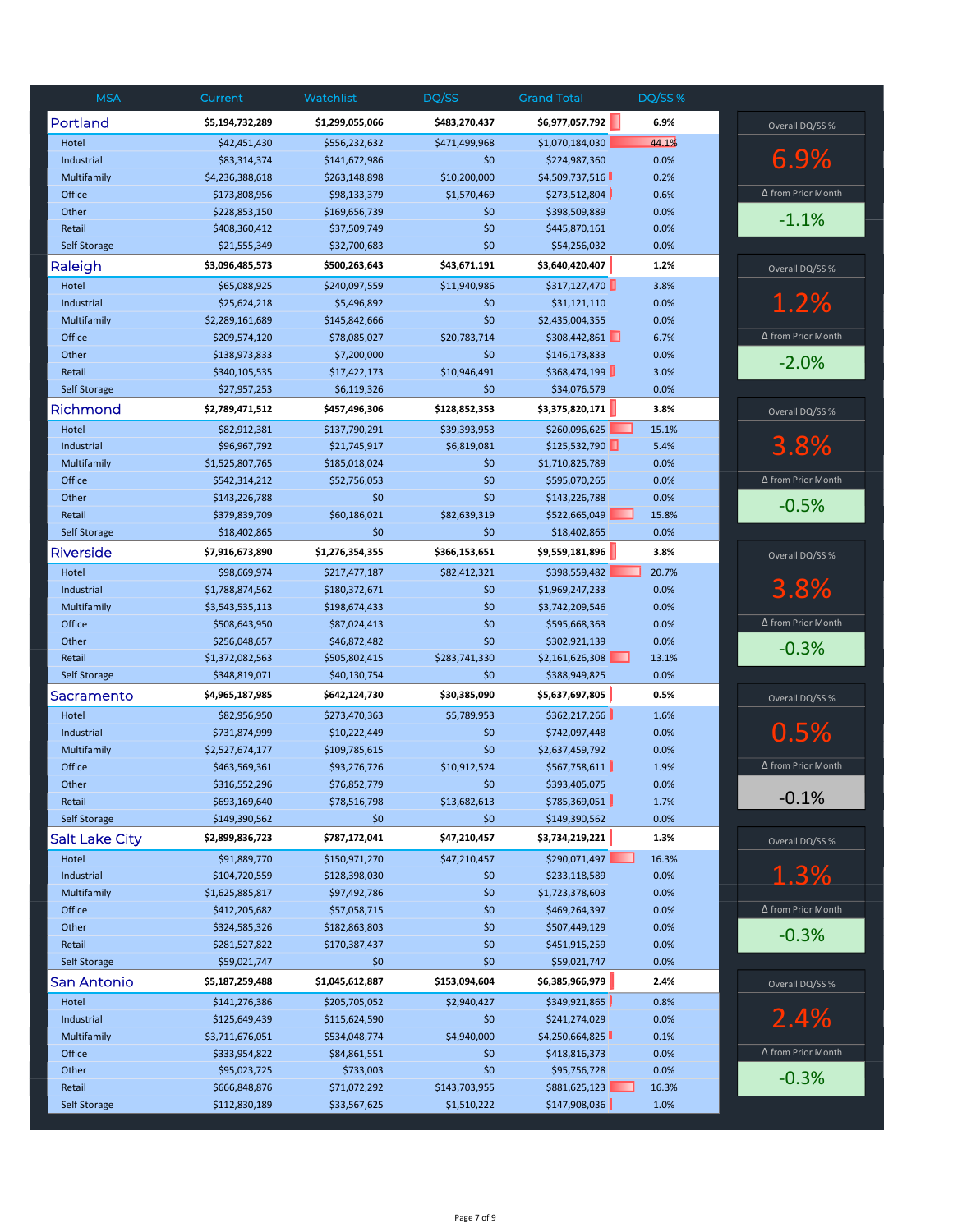| <b>MSA</b>          | Current                          | Watchlist                        | DQ/SS                         | <b>Grand Total</b>                 | DQ/SS %      |                           |
|---------------------|----------------------------------|----------------------------------|-------------------------------|------------------------------------|--------------|---------------------------|
| <b>San Diego</b>    | \$8,955,226,652                  | \$1,977,905,995                  | \$216,359,110                 | \$11,149,491,757                   | 1.9%         | Overall DQ/SS %           |
| Hotel               | \$945,629,504                    | \$988,996,430                    | \$79,271,116                  | \$2,013,897,050                    | 3.9%         |                           |
| Industrial          | \$344,261,632                    | \$17,825,261                     | \$0                           | \$362,086,893                      | 0.0%         | 1.9%                      |
| Multifamily         | \$5,023,263,080                  | \$319,058,060                    | \$0                           | \$5,342,321,140                    | 0.0%         |                           |
| Office              | \$1,306,524,240                  | \$125,035,086                    | \$0                           | \$1,431,559,326                    | 0.0%         | Δ from Prior Month        |
| Other               | \$355,948,313                    | \$261,354,094                    | \$20,654,563                  | \$637,956,970                      | 3.2%         |                           |
| Retail              | \$820,031,281                    | \$265,637,064                    | \$116,433,431                 | \$1,202,101,776                    | 9.7%         | $-0.1%$                   |
| <b>Self Storage</b> | \$159,568,602                    | \$0                              | \$0                           | \$159,568,602                      | 0.0%         |                           |
| San Francisco       | \$16,602,747,401                 | \$6,842,617,201                  | \$307,595,441                 | \$23,752,960,043                   | 1.3%         | Overall DQ/SS %           |
| Hotel               | \$461,648,680                    | \$1,667,863,743                  | \$189,579,069                 | \$2,319,091,492                    | 8.2%         |                           |
| Industrial          | \$487,086,966                    | \$61,543,769                     | \$0                           | \$548,630,735                      | 0.0%         | 1.3%                      |
| Multifamily         | \$5,407,799,026                  | \$2,102,753,805                  | \$20,954,512                  | \$7,531,507,343                    | 0.3%         |                           |
| Office              | \$8,151,742,342                  | \$1,722,521,442                  | \$18,804,461                  | \$9,893,068,245                    | 0.2%         | $\Delta$ from Prior Month |
| Other               | \$992,821,678                    | \$724,830,325                    | \$30,550,000                  | \$1,748,202,003                    | 1.7%         |                           |
| Retail              | \$712,759,328                    | \$545,842,206                    | \$47,707,399                  | \$1,306,308,933                    | 3.7%         | $-0.1%$                   |
| Self Storage        | \$388,889,381                    | \$17,261,911                     | \$0                           | \$406,151,292                      | 0.0%         |                           |
| San Jose            | \$12,009,246,563                 | \$1,800,069,999                  | \$104,494,382                 | \$13,913,810,944                   | 0.8%         | Overall DQ/SS %           |
| Hotel               | \$1,256,553,398                  | \$666,964,015                    | \$89,764,382                  | \$2,013,281,795                    | 4.5%         |                           |
| Industrial          | \$142,145,255                    | \$18,627,142                     | \$0                           | \$160,772,397                      | 0.0%         | 0.8%                      |
| Multifamily         | \$3,651,310,574                  | \$282,330,961                    | \$0                           | \$3,933,641,535                    | 0.0%         |                           |
| Office              | \$5,557,620,494                  | \$741,484,357                    | \$14,730,000                  | \$6,313,834,851                    | 0.2%         | Δ from Prior Month        |
| Other               | \$725,670,088                    | \$71,336,115                     | \$0                           | \$797,006,203                      | 0.0%         | $-0.3%$                   |
| Retail              | \$624,011,034                    | \$0                              | \$0                           | \$624,011,034                      | 0.0%         |                           |
| <b>Self Storage</b> | \$51,935,720                     | \$19,327,409                     | \$0                           | \$71,263,129                       | 0.0%         |                           |
| Seattle             | \$14,104,047,958                 | \$3,097,081,834                  | \$144,523,289                 | \$17,345,653,081                   | 0.8%         | Overall DQ/SS %           |
| Hotel               | \$197,564,873                    | \$1,188,484,645                  | \$137,798,708                 | \$1,523,848,226                    | 9.0%         |                           |
| Industrial          | \$639,228,001                    | \$124,214,281                    | \$0                           | \$763,442,282                      | 0.0%         | 0.8%                      |
| Multifamily         | \$7,395,145,919                  | \$843,468,226                    | \$0                           | \$8,238,614,145                    | 0.0%         |                           |
| Office              | \$3,039,271,335                  | \$241,042,706                    | \$0                           | \$3,280,314,041                    | 0.0%         | Δ from Prior Month        |
| Other               | \$1,365,003,847                  | \$420,544,028                    | \$0                           | \$1,785,547,875                    | 0.0%         | $-0.5%$                   |
| Retail              | \$1,259,297,826                  | \$276,699,964                    | \$6,724,581                   | \$1,542,722,371                    | 0.4%         |                           |
| <b>Self Storage</b> | \$208,536,157                    | \$2,627,984                      | \$0                           | \$211,164,141                      | 0.0%         |                           |
| St. Louis           | \$2,573,846,003                  | \$1,205,372,216                  | \$414,701,030                 | \$4,193,919,249                    | 9.9%         | Overall DQ/SS %           |
| Hotel               | \$12,508,857                     | \$213,141,104                    | \$58,329,686                  | \$283,979,647                      | 20.5%        |                           |
| Industrial          | \$145,356,816                    | \$9,460,363                      | \$0                           | \$154,817,179                      | 0.0%         | 9.9%                      |
| Multifamily         | \$1,370,527,246                  | \$232,161,895                    | \$23,182,596                  | \$1,625,871,737                    | 1.4%         |                           |
| Office              | \$421,195,737                    | \$25,740,189                     | \$107,601,678                 | \$554,537,604                      | 19.4%        | $\Delta$ from Prior Month |
| Other               | \$183,777,305                    | \$300,372,210                    | \$26,219,750                  | \$510,369,265                      | 5.1%         | 0.3%                      |
| Retail              | \$404,201,322                    | \$406,180,023                    | \$199,367,320                 | \$1,009,748,665                    | 19.7%        |                           |
| <b>Self Storage</b> | \$36,278,720                     | \$18,316,432                     | \$0                           | \$54,595,152                       | 0.0%         |                           |
| Tampa<br>Hotel      | \$7,771,984,612<br>\$606,376,048 | \$1,219,634,001<br>\$509,683,668 | \$292,774,031<br>\$21,796,870 | \$9,284,392,644<br>\$1,137,856,586 | 3.2%<br>1.9% | Overall DQ/SS %           |
| Industrial          | \$65,504,201                     | \$48,409,582                     | \$0                           | \$113,913,783                      | 0.0%         | 3.2%                      |
| Multifamily         | \$5,680,109,429                  | \$247,762,454                    | \$2,559,038                   | \$5,930,430,921                    | 0.0%         |                           |
| Office              | \$457,194,617                    | \$85,659,007                     | \$23,887,724                  | \$566,741,348                      | 4.2%         | ∆ from Prior Month        |
| Other               | \$311,681,038                    | \$96,266,516                     | \$0                           | \$407,947,554                      | 0.0%         |                           |
| Retail              | \$487,083,089                    | \$207,799,514                    | \$244,530,399                 | \$939,413,002                      | 26.0%        | $-0.3%$                   |
| <b>Self Storage</b> | \$164,036,190                    | \$24,053,260                     | \$0                           | \$188,089,450                      | 0.0%         |                           |
| Tucson              | \$2,112,400,922                  | \$650,880,959                    | \$171,787,386                 | \$2,935,069,267                    | 5.9%         | Overall DQ/SS %           |
| Hotel               | \$105,588,712                    | \$133,866,183                    | \$1,374,038                   | \$240,828,933                      | 0.6%         |                           |
| Industrial          | \$11,750,000                     | \$10,920,554                     | \$0                           | \$22,670,554                       | 0.0%         | 5.9%                      |
| Multifamily         | \$1,525,084,018                  | \$118,135,722                    | \$0                           | \$1,643,219,740                    | 0.0%         |                           |
| Office              | \$46,383,664                     | \$10,833,417                     | \$0                           | \$57,217,081                       | 0.0%         | ∆ from Prior Month        |
| Other               | \$160,386,357                    | \$91,649,528                     | \$0                           | \$252,035,885                      | 0.0%         |                           |
| Retail              | \$221,893,902                    | \$283,280,742                    | \$170,413,348                 | \$675,587,992                      | 25.2%        | 0.2%                      |
| <b>Self Storage</b> | \$41,314,269                     | \$2,194,813                      | \$0                           | \$43,509,082                       | 0.0%         |                           |